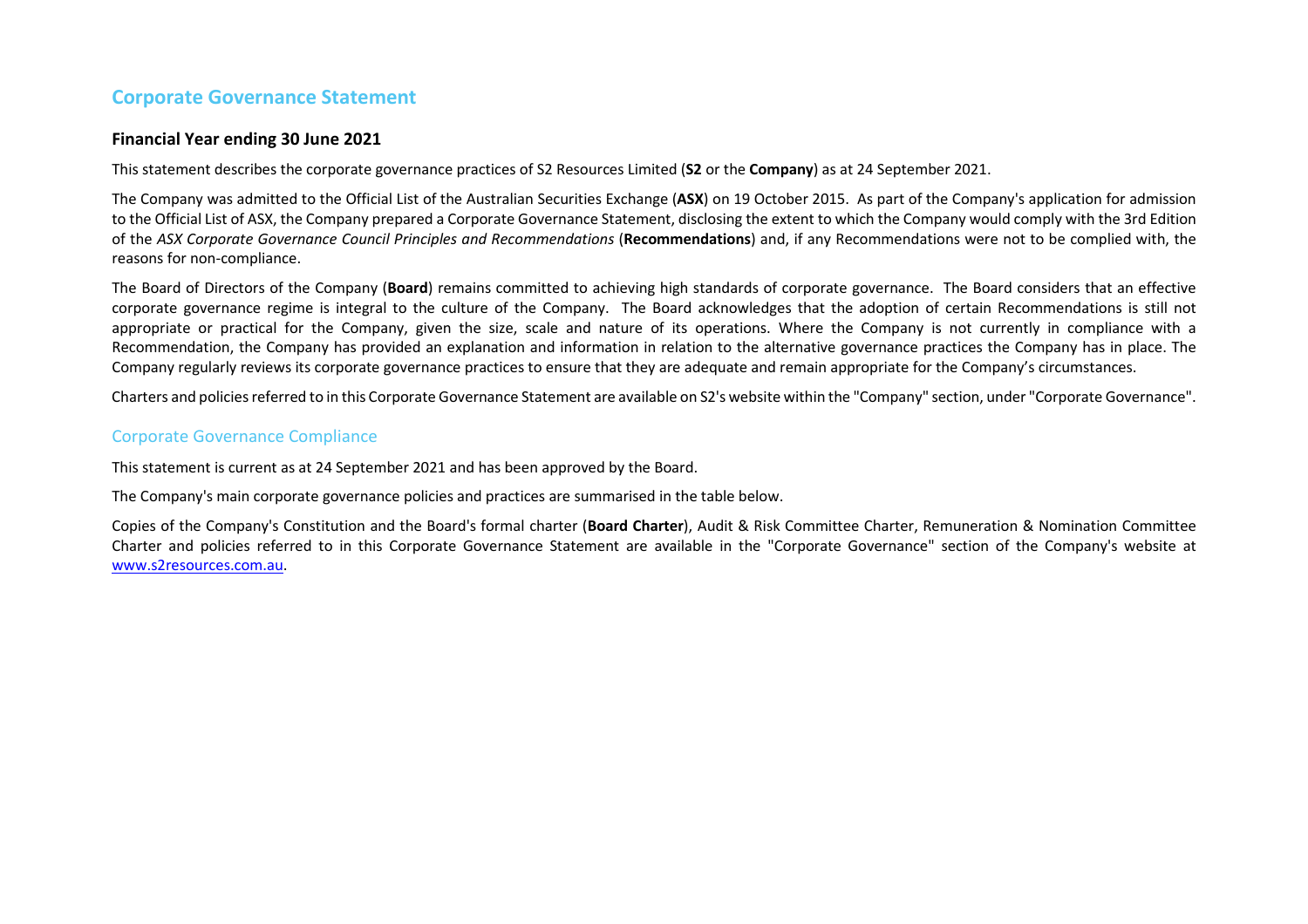|            | <b>ASX RECOMMENDATION</b>                                                                                                                                                                                                        | <b>COMMENT</b>                                                                                                                                                                                                                                                                                                                                                                                                                                                                                                                                                                                                                                                                                                                                                                                                                                                                                                                                                                                                                                                                                                                                                                                                                                                                                                                                                                          | <b>COMPLIANCE</b> |
|------------|----------------------------------------------------------------------------------------------------------------------------------------------------------------------------------------------------------------------------------|-----------------------------------------------------------------------------------------------------------------------------------------------------------------------------------------------------------------------------------------------------------------------------------------------------------------------------------------------------------------------------------------------------------------------------------------------------------------------------------------------------------------------------------------------------------------------------------------------------------------------------------------------------------------------------------------------------------------------------------------------------------------------------------------------------------------------------------------------------------------------------------------------------------------------------------------------------------------------------------------------------------------------------------------------------------------------------------------------------------------------------------------------------------------------------------------------------------------------------------------------------------------------------------------------------------------------------------------------------------------------------------------|-------------------|
|            |                                                                                                                                                                                                                                  | <b>PRINCIPLE 1: LAY SOLID FOUNDATIONS FOR MANAGEMENT AND OVERSIGHT</b>                                                                                                                                                                                                                                                                                                                                                                                                                                                                                                                                                                                                                                                                                                                                                                                                                                                                                                                                                                                                                                                                                                                                                                                                                                                                                                                  |                   |
| (a)<br>(b) | ASX Recommendation 1.1: A listed entity should disclose:<br>the respective roles and responsibilities of its board and<br>management; and<br>those matters expressly reserved to the board and<br>those delegated to management. | The Board has adopted the Board Charter, which sets out the respective<br>functions and responsibilities of the Board and management. Under the<br>Board Charter, the Board is responsible for all matters relating to the<br>running of the Company and, more specifically, all matters relating to the<br>policies, practices, management and operations of the Company. Those<br>matters that the Board is responsible for (and which cannot be delegated<br>to management) include:                                                                                                                                                                                                                                                                                                                                                                                                                                                                                                                                                                                                                                                                                                                                                                                                                                                                                                 |                   |
|            |                                                                                                                                                                                                                                  | Directors acquiring or selling shares of the Company;<br>$\bullet$<br>issuing shares of the Company;<br>$\bullet$<br>acquiring, selling or otherwise disposing of property in excess of the<br>amount set out in the Company's approval matrix;<br>founding, acquiring or selling subsidiaries of or any company within the<br>Company, participating in other companies or dissolving or selling the<br>Company's participation in other companies (including project joint<br>ventures);<br>acquiring or selling patent rights, rights in registered trademarks,<br>licences or other intellectual property rights of the Company;<br>founding, dissolving or relocating branch offices or other offices, plants<br>and facilities;<br>starting new business activities, terminating existing business activities<br>or initiating major changes to the field of the Company's business<br>activities;<br>approving and/or altering the annual business plan (including financial<br>planning) for the Company or any part of the Company;<br>taking or granting loans which exceed the amount set out in the<br>Company's approval matrix;<br>granting securities of any type;<br>granting loans to Company officers or employees and taking over<br>guarantees for the Company's officers and employees;<br>entering into agreements for recurring, voluntary, or additional social |                   |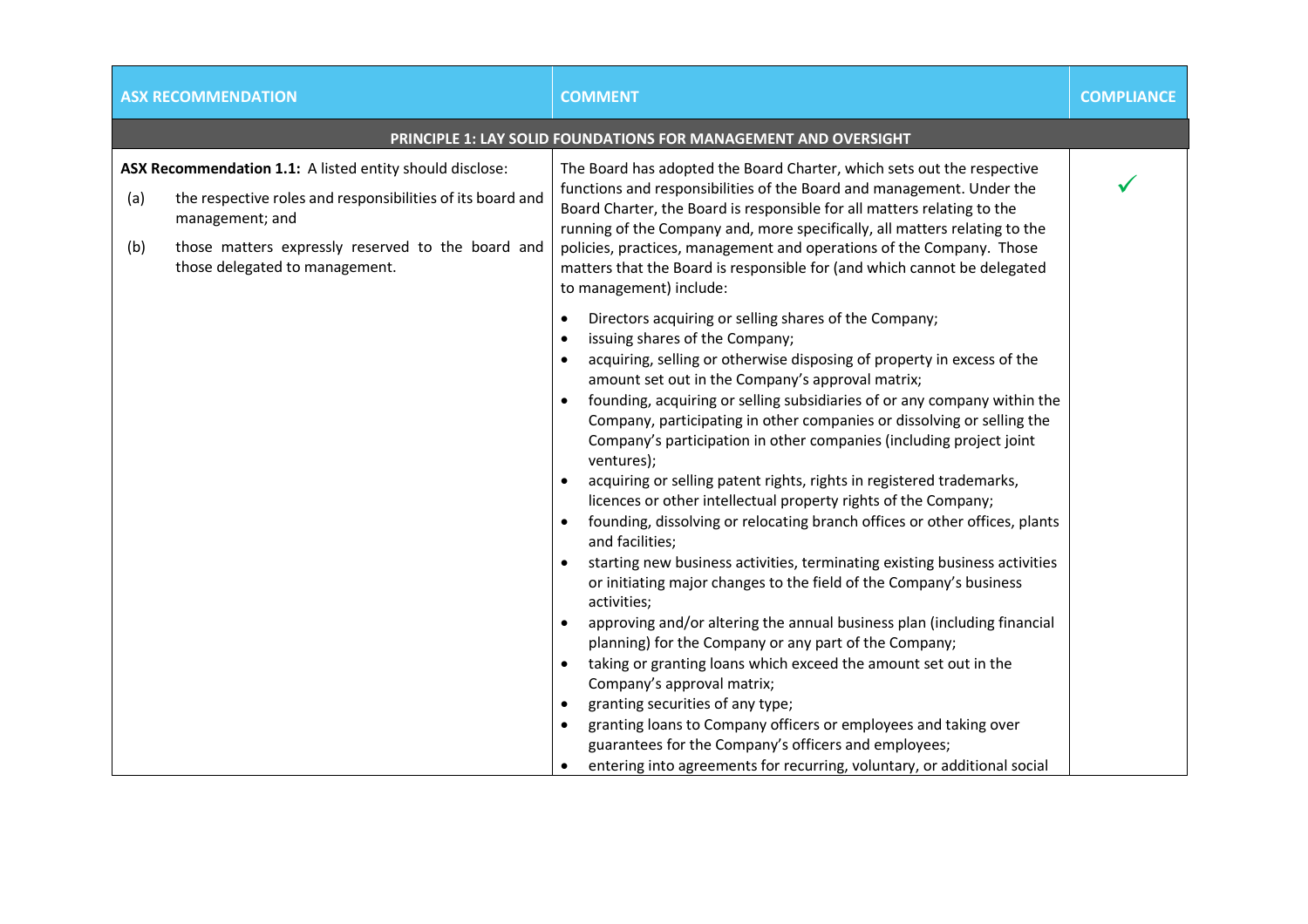| <b>ASX RECOMMENDATION</b>                                                                                                                                                                                                                                                       | <b>COMMENT</b>                                                                                                                                                                                                                                                                                                                                                                                                                                                                 | <b>COMPLIANCE</b> |
|---------------------------------------------------------------------------------------------------------------------------------------------------------------------------------------------------------------------------------------------------------------------------------|--------------------------------------------------------------------------------------------------------------------------------------------------------------------------------------------------------------------------------------------------------------------------------------------------------------------------------------------------------------------------------------------------------------------------------------------------------------------------------|-------------------|
|                                                                                                                                                                                                                                                                                 | benefits, superannuation agreements or agreements for general wage<br>and salary increases;<br>determining the total amount of bonuses and gratuities for Company<br>$\bullet$<br>officers and employees;<br>determining the appointment, termination, prolongation of<br>employment or amendment to conditions of employment of members<br>of the Board; and<br>granting or revoking a power of attorney or limited authority to sign<br>and/or act on behalf of the Company. |                   |
|                                                                                                                                                                                                                                                                                 | The detail of some Board functions is handled through Board Committees.<br>As at the date of this Corporate Governance Statement, the Company had<br>established an Audit and Risk Committee and a Remuneration and<br>Nomination Committee. However, the Board as a whole is responsible for<br>determining the extent of powers residing in each Board Committee and is<br>ultimately responsible for accepting, modifying or rejecting Board<br>Committee recommendations.  |                   |
|                                                                                                                                                                                                                                                                                 | The Board has delegated the Executive Chairman of the Company and CEO<br>responsibility for the effective leadership and day-to-day operations and<br>administration of the Company.                                                                                                                                                                                                                                                                                           |                   |
|                                                                                                                                                                                                                                                                                 | The Board Charter sets out further information about the responsibilities of<br>the Board as a whole, the Chair, the Company Secretary, individual<br>Directors and senior executives.                                                                                                                                                                                                                                                                                         |                   |
|                                                                                                                                                                                                                                                                                 | Copies of the Board Charter, the Audit and Risk Committee Charter and the<br>Remuneration and Nomination Committee Charter are available at<br>www.s2resources.com.au.                                                                                                                                                                                                                                                                                                         |                   |
| ASX Recommendation 1.2: A listed entity should:<br>undertake appropriate checks before appointing a<br>(a)<br>person, or putting forward to security holders a<br>candidate for election as a director; and<br>provide security holders with all material information in<br>(b) | The Board Charter requires the Board to undertake appropriate<br>background checks prior to nominating a candidate for election or re-<br>election as a Director. The Remuneration and Nomination Committee is<br>responsible for undertaking these background searches, reviewing the<br>results and providing recommendations to the Board based on the results.                                                                                                             |                   |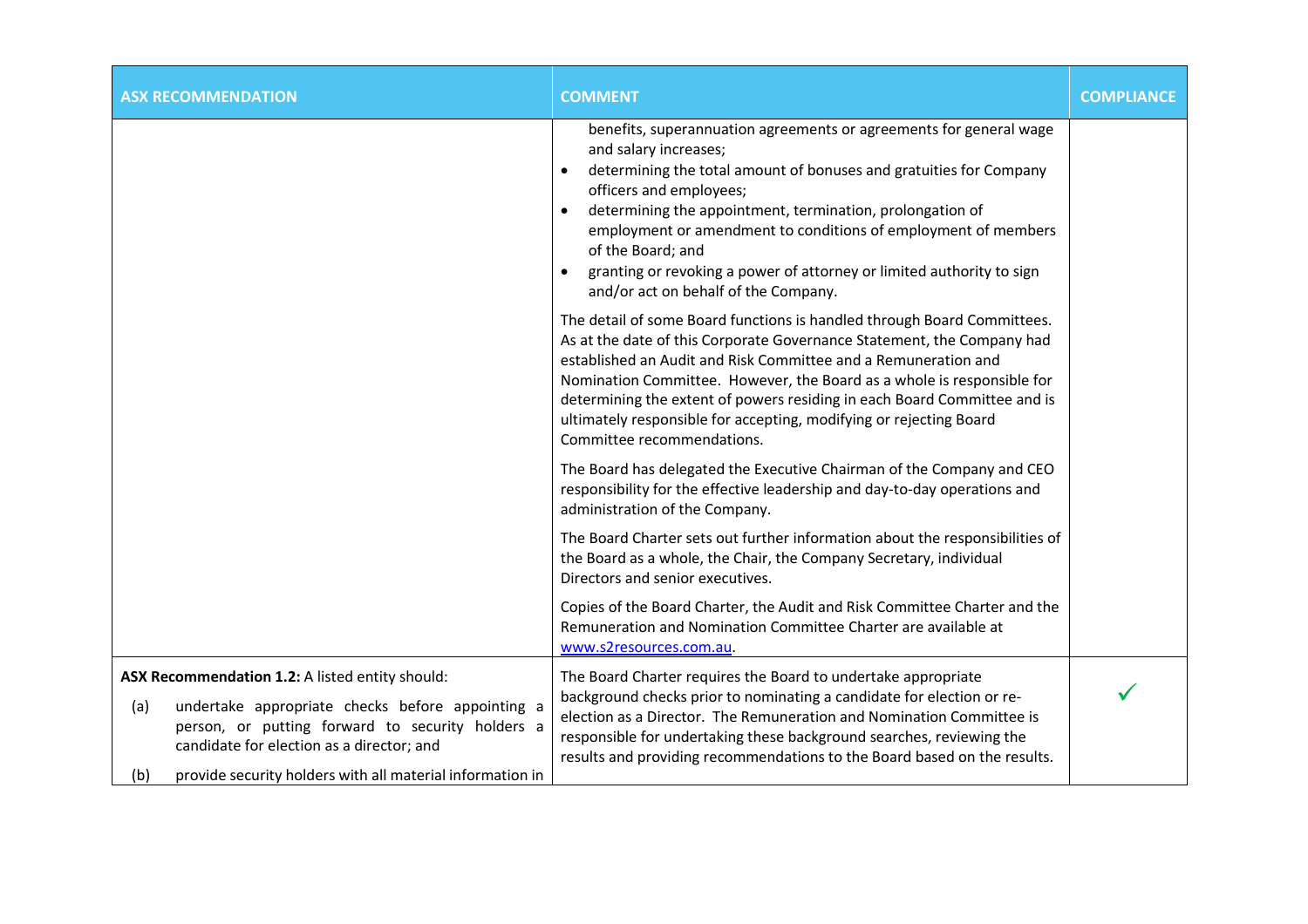| <b>ASX RECOMMENDATION</b>                                                                                                                                                                                                                                                     | <b>COMMENT</b>                                                                                                                                                                                                                                                                                                                                                                                                                                                     | <b>COMPLIANCE</b> |
|-------------------------------------------------------------------------------------------------------------------------------------------------------------------------------------------------------------------------------------------------------------------------------|--------------------------------------------------------------------------------------------------------------------------------------------------------------------------------------------------------------------------------------------------------------------------------------------------------------------------------------------------------------------------------------------------------------------------------------------------------------------|-------------------|
| its possession relevant to a decision on whether or not<br>to elect or re-elect a director.                                                                                                                                                                                   | All material information relevant to the election or re-election of a director<br>will be provided to the Company's shareholders in the form of a Notice of<br>Meeting (and accompanying explanatory memorandum) for any general<br>meeting at which the election or re-election of a director is proposed.                                                                                                                                                        |                   |
| ASX Recommendation 1.3: A listed entity should have a written<br>agreement with each director and senior executive setting out<br>the terms of their appointment.                                                                                                             | Under the Board Charter, the Company must have a written agreement<br>with each Director and senior executive of the Company, setting out the<br>terms of their appointment.                                                                                                                                                                                                                                                                                       |                   |
|                                                                                                                                                                                                                                                                               | As at the date of this Corporate Governance Statement:                                                                                                                                                                                                                                                                                                                                                                                                             |                   |
|                                                                                                                                                                                                                                                                               | S2's Independent Non-Executive Director, Jeff Dowling has a letter of<br>$\bullet$<br>appointment;<br>S2's Executive Chairman, Mark Bennett and Executive Director, Anna<br>Neuling each have an executive services agreement; and<br>the following senior management personnel have employment or<br>$\bullet$<br>service agreements with S2:<br>Chief Executive Officer - Matthew Keane.<br>Other than as mentioned above, the Company does not currently employ |                   |
|                                                                                                                                                                                                                                                                               | any other senior executives where "senior management" is defined as<br>Directors of the Company and any employees reporting directly to the<br><b>Executive Chairman</b>                                                                                                                                                                                                                                                                                           |                   |
| ASX Recommendation 1.4: The company secretary of a listed<br>entity should be accountable directly to the board, through the<br>chair, on all matters to do with the proper functioning of the<br>board.                                                                      | The Company Secretary has primary responsibility for ensuring that the<br>Board processes and procedures run efficiently and effectively. The Board<br>Charter states that "The Company Secretary is accountable to the Board,<br>through the Chairman, on all governance matters and reports directly to<br>the Chairman as the representative of the Board".                                                                                                     |                   |
| ASX Recommendation 1.5: A listed entity should:<br>(a)<br>have and disclose a diversity policy;<br>through its board or a committee of the board set<br>(b)<br>measurable objectives for achieving gender diversity in<br>the composition of its board, senior executives and | The Company strives to foster a culture that encourages diversity in the<br>composition of the Company's Directors, executives and employees. Due<br>to the size of the Company, and the limited number of executives and<br>employees it employs, the Company has not yet established a formal<br>diversity policy or set any measurable objectives for achieving gender<br>diversity in accordance with Recommendation 1.5 at this time.                         |                   |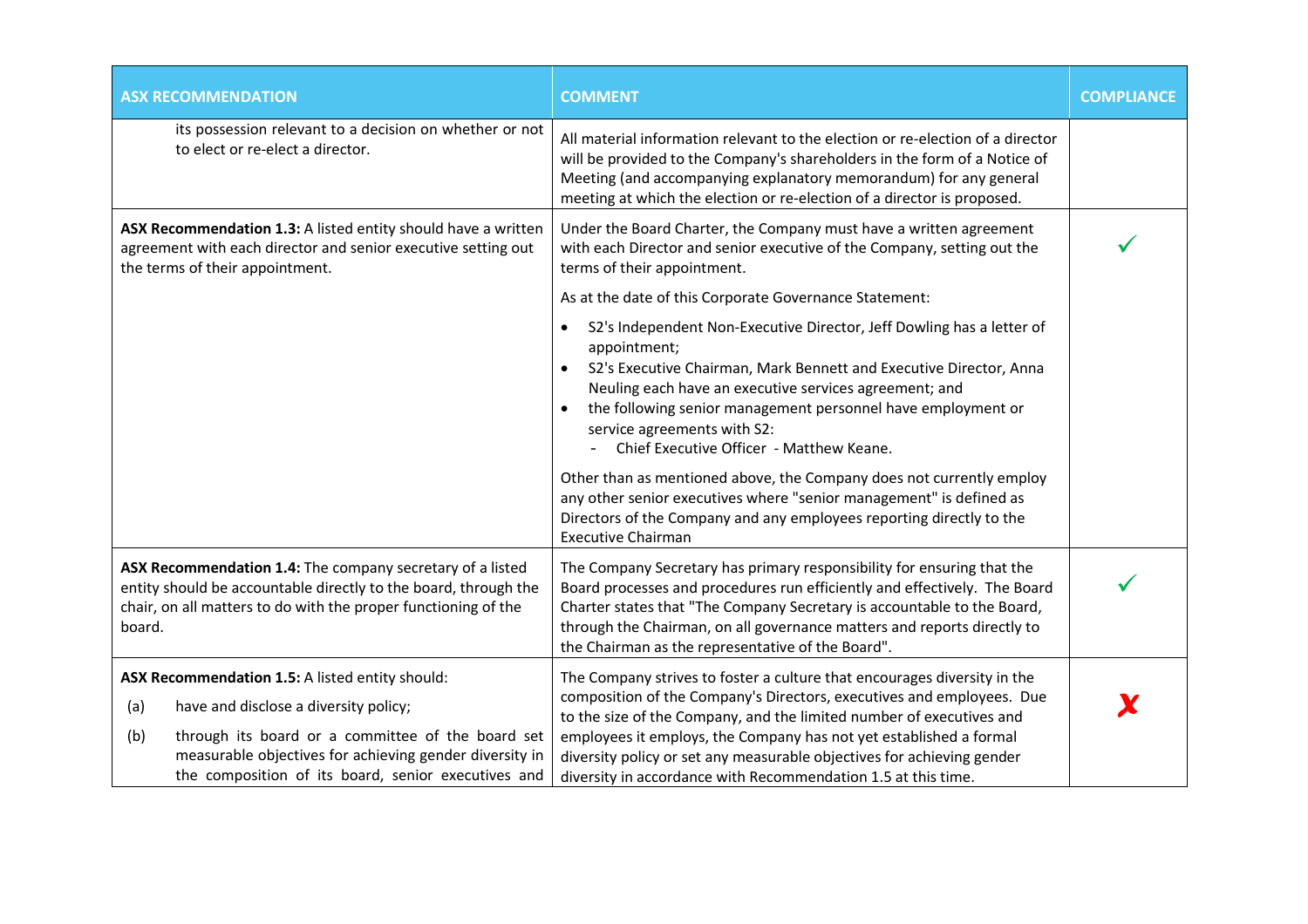| <b>ASX RECOMMENDATION</b> |                                                                                                                                                                                                                                                                                                                                                      |  |                                                                                                                                                                                                    | <b>COMMENT</b>                                                                                                                                                                                                                                                                                                                                          | <b>COMPLIANCE</b>                                                                                   |
|---------------------------|------------------------------------------------------------------------------------------------------------------------------------------------------------------------------------------------------------------------------------------------------------------------------------------------------------------------------------------------------|--|----------------------------------------------------------------------------------------------------------------------------------------------------------------------------------------------------|---------------------------------------------------------------------------------------------------------------------------------------------------------------------------------------------------------------------------------------------------------------------------------------------------------------------------------------------------------|-----------------------------------------------------------------------------------------------------|
| (c)                       | workforce generally; and<br>disclose in relation to each reporting period:<br>the measurable objectives set for that period<br>1)<br>to achieve gender diversity;<br>The entity; s progress towards achieving those<br>2)<br>objectives and<br>Either:<br>3)<br>(A) the respective proportions of men and<br>women on the board, in senior executive |  |                                                                                                                                                                                                    | The Company currently comprises the following percentage of females:<br>33% of the Board;<br>$\bullet$<br>50% of Executive Directors;<br>50% of senior management (where "senior management" is defined as<br>Directors of the Company and any employees reporting directly to the<br>Executive Chairman); and<br>33% of the Company's total workforce. | Note: The<br>Company has<br>provided the<br>disclosure that<br>complies with<br>paragraph<br>(c)(1) |
|                           |                                                                                                                                                                                                                                                                                                                                                      |  | positions and across the whole organisation<br>(including how the entity has defined<br>"senior executive" for these purposes); or                                                                 |                                                                                                                                                                                                                                                                                                                                                         |                                                                                                     |
|                           |                                                                                                                                                                                                                                                                                                                                                      |  | (B) if the entity is a "relevant employer" under<br>the Workplace Gender Equality Act, the<br>entity's most recent "Gender Equality<br>Indicators", as defined in and published<br>under that Act. |                                                                                                                                                                                                                                                                                                                                                         |                                                                                                     |
|                           |                                                                                                                                                                                                                                                                                                                                                      |  | ASX Recommendation 1.6: A listed entity should:                                                                                                                                                    | The Board Charter sets out the process for evaluating the Board, its                                                                                                                                                                                                                                                                                    |                                                                                                     |
| (a)                       |                                                                                                                                                                                                                                                                                                                                                      |  | have and disclose a process for periodically evaluating<br>the performance of the board, its committees and<br>individual directors; and                                                           | committees and individual directors, which involves an annual self-<br>assessment of the ongoing development and improvement of the Board's<br>(and individual Directors') performance.                                                                                                                                                                 |                                                                                                     |
| (b)                       | disclose, in relation to each reporting period, whether a<br>performance evaluation was undertaken in the<br>reporting period in accordance with that process.                                                                                                                                                                                       |  |                                                                                                                                                                                                    | Whilst no formal performance evaluations have taken place as at the date<br>of this corporate governance statement, the Company is constantly<br>reviewing the performance of the Company, the board's performance and<br>assessing the Company's asset mix. Employees' performances have been<br>reviewed.                                             |                                                                                                     |
|                           |                                                                                                                                                                                                                                                                                                                                                      |  |                                                                                                                                                                                                    | The Company continues to perform informal evaluations in accordance<br>with the process set out in the Board Charter in the financial year ended                                                                                                                                                                                                        |                                                                                                     |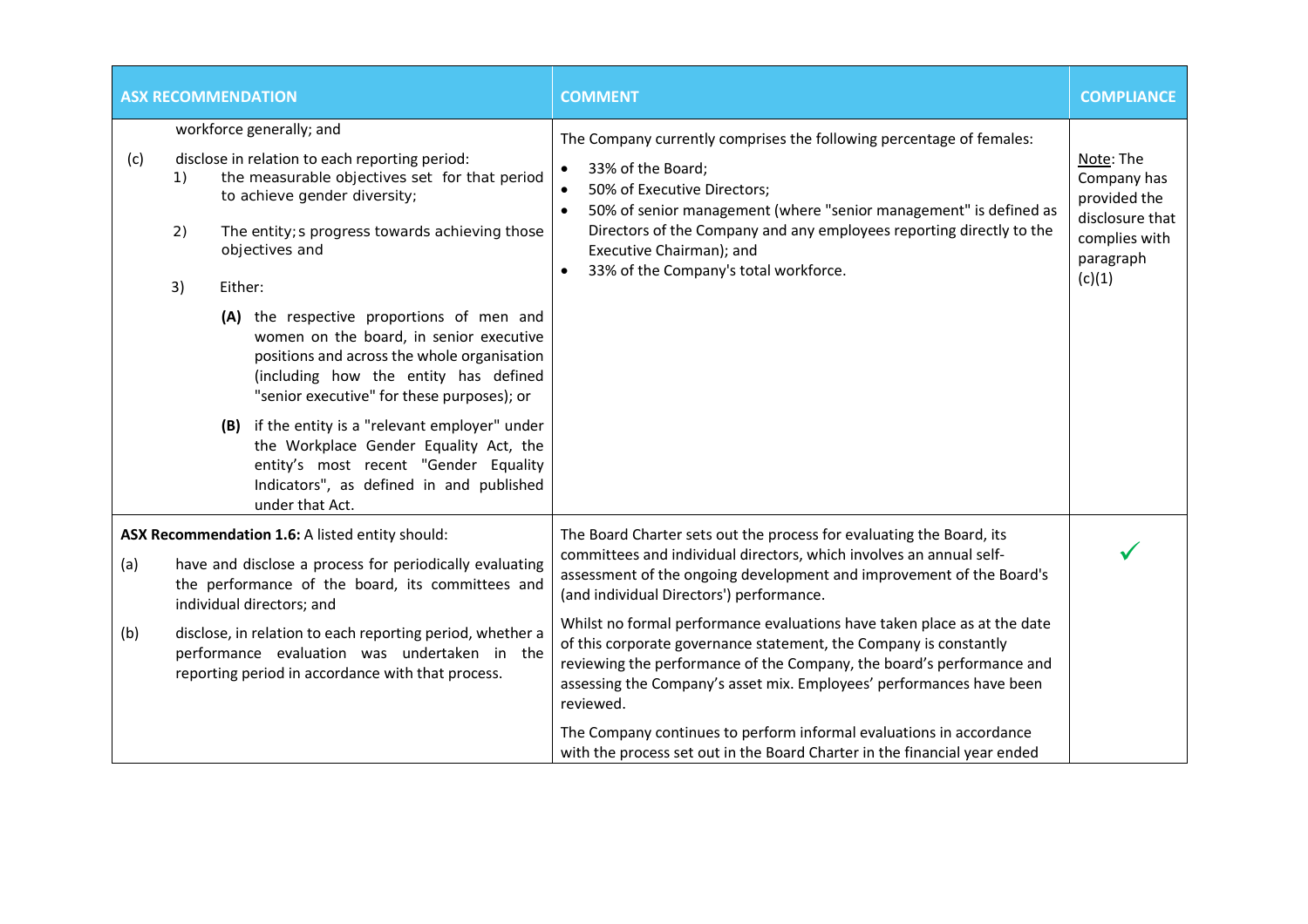| <b>ASX RECOMMENDATION</b>                                                                                 |    |                                                                                                                                                                                  | <b>COMMENT</b>                                                                                                                                                                                                                               | <b>COMPLIANCE</b> |
|-----------------------------------------------------------------------------------------------------------|----|----------------------------------------------------------------------------------------------------------------------------------------------------------------------------------|----------------------------------------------------------------------------------------------------------------------------------------------------------------------------------------------------------------------------------------------|-------------------|
|                                                                                                           |    |                                                                                                                                                                                  | June 2021.                                                                                                                                                                                                                                   |                   |
|                                                                                                           |    |                                                                                                                                                                                  | A copy of the Board Charter is available in the "Corporate Governance"<br>section of the Company's website at www.s2resources.com.au.                                                                                                        |                   |
| (a)                                                                                                       |    | ASX Recommendation 1.7: A listed entity should:<br>have and disclose a process for periodically evaluating                                                                       | The Board Charter sets out the process for evaluating its senior executives'<br>performance on an annual basis.                                                                                                                              |                   |
|                                                                                                           |    | the performance of its senior executives; and                                                                                                                                    | An informal assessment of progress is carried out throughout the year.                                                                                                                                                                       |                   |
| (b)                                                                                                       |    | disclose, in relation to each reporting period, whether a<br>performance evaluation was undertaken in the<br>reporting period in accordance with that process.                   | The Company has performed informal evaluations in accordance with the<br>process set out in the Board Charter for this financial year. The informal<br>evaluation process was performed for the year ended June 2020.                        |                   |
|                                                                                                           |    |                                                                                                                                                                                  | A copy of the Board Charter is available in the "Corporate Governance"<br>section of the Company's website at www.s2resources.com.au.                                                                                                        |                   |
|                                                                                                           |    |                                                                                                                                                                                  | PRINCIPLE 2: STRUCTURE THE BOARD TO ADD VALUE                                                                                                                                                                                                |                   |
| ASX Recommendation 2.1: The board of a listed entity should:<br>have a nomination committee which:<br>(a) |    |                                                                                                                                                                                  | The Board has established a Remuneration and Nomination Committee.<br>The purpose of the Remuneration and Nomination committee is to assist<br>the Board by making recommendations in respect of:                                            |                   |
|                                                                                                           | 1) | has at least three members, a majority of whom<br>are independent directors; and                                                                                                 | the composition, performance and effectiveness of the Board; and<br>$\bullet$<br>the Company's remuneration policy.<br>$\bullet$                                                                                                             |                   |
|                                                                                                           | 2) | is chaired by an independent director, and<br>disclose:                                                                                                                          | Once the size and scale of the Company's activities, and therefore the size<br>of the Board, permit, the Remuneration and Nomination Committee will                                                                                          |                   |
|                                                                                                           | 3) | the charter of the committee;                                                                                                                                                    | consist of only non-executive directors, a majority of whom will be                                                                                                                                                                          |                   |
|                                                                                                           | 4) | the members of the committee; and                                                                                                                                                | independent (as assessed by the Board in accordance with the Board<br>Charter), in compliance with Recommendation 2.1(a). At present, the                                                                                                    |                   |
|                                                                                                           | 5) | as at the end of each reporting period, the<br>number of times the committee met throughout<br>the period and the individual attendances of the<br>members at those meetings; or | Committee will comprise an independent non-executive director and one<br>Executive Director who is not independent, and it is chaired by an<br>independent director.<br>The Board has adopted a charter with respect to the Remuneration and |                   |
| (b)                                                                                                       |    | if it does not have a nomination committee, disclose<br>that fact and the processes it employs to address board                                                                  | Nomination Committee, which sets out the role and responsibilities of the                                                                                                                                                                    |                   |
|                                                                                                           |    |                                                                                                                                                                                  | Remuneration and Nomination Committee and the authority delegated by                                                                                                                                                                         |                   |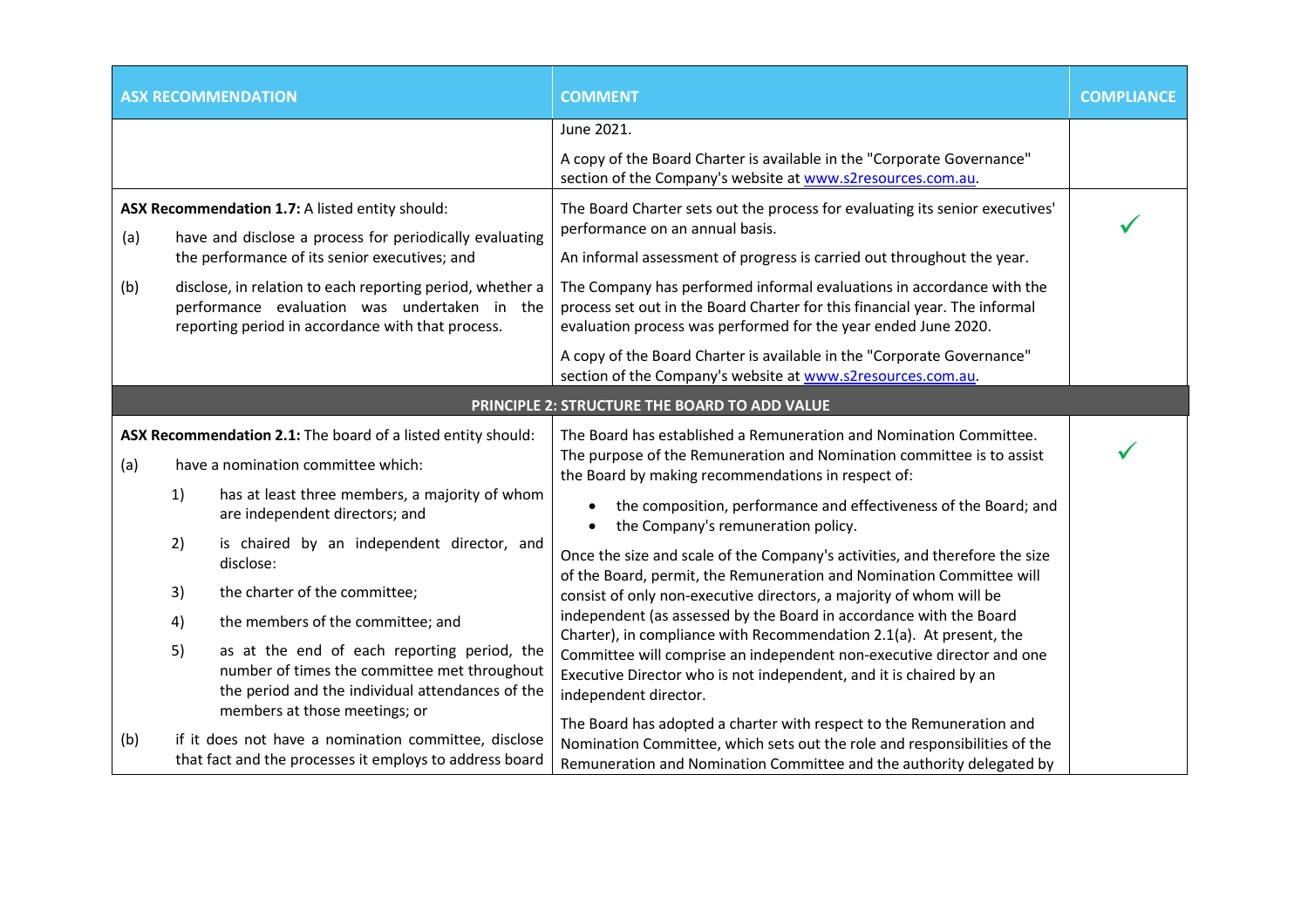| <b>ASX RECOMMENDATION</b>                                                                                                                                                                                               | <b>COMMENT</b>                                                                                                                                                                                                                                                                                                                                                                                                                                                                                                                                                                                                                                  | <b>COMPLIANCE</b> |
|-------------------------------------------------------------------------------------------------------------------------------------------------------------------------------------------------------------------------|-------------------------------------------------------------------------------------------------------------------------------------------------------------------------------------------------------------------------------------------------------------------------------------------------------------------------------------------------------------------------------------------------------------------------------------------------------------------------------------------------------------------------------------------------------------------------------------------------------------------------------------------------|-------------------|
| succession issues and to ensure that the board has the<br>appropriate balance of skills, knowledge, experience,<br>independence and diversity to enable it to discharge its<br>duties and responsibilities effectively. | the Board to the Remuneration and Nomination Committee.<br>The Board, with the assistance of the Remuneration and Nomination<br>Committee, is responsible for ensuring that the appropriate balance of<br>skills, knowledge, experience, independence and diversity are represented<br>on the Board, in part by utilising the Board skills matrix (as set out in the<br>Board Charter) as part of the procedure for the nomination of persons for<br>election or re-election as Directors.<br>The Board will continue to review its framework and practices in this<br>regard to ensure they remain appropriate to the Company's circumstances. |                   |
| ASX Recommendation 2.2: A listed entity should have and<br>disclose a board skills matrix setting out the mix of skills and<br>diversity that the board currently has or is looking to achieve in<br>its membership.    | The Board Charter incorporates a Board skills matrix, which lists the<br>following areas of knowledge as required by the Board as a whole:<br>geology;<br>$\bullet$<br>health, safety and environment;<br>$\bullet$<br>commercial;<br>legal;<br>$\bullet$<br>corporate governance;<br>communications;<br>$\bullet$<br>accounting and finance.<br>٠<br>The Board believes that having a diverse mix of experience, gender and<br>culture across the Board leads to better outcomes for the Company and<br>the Company's shareholders.                                                                                                            |                   |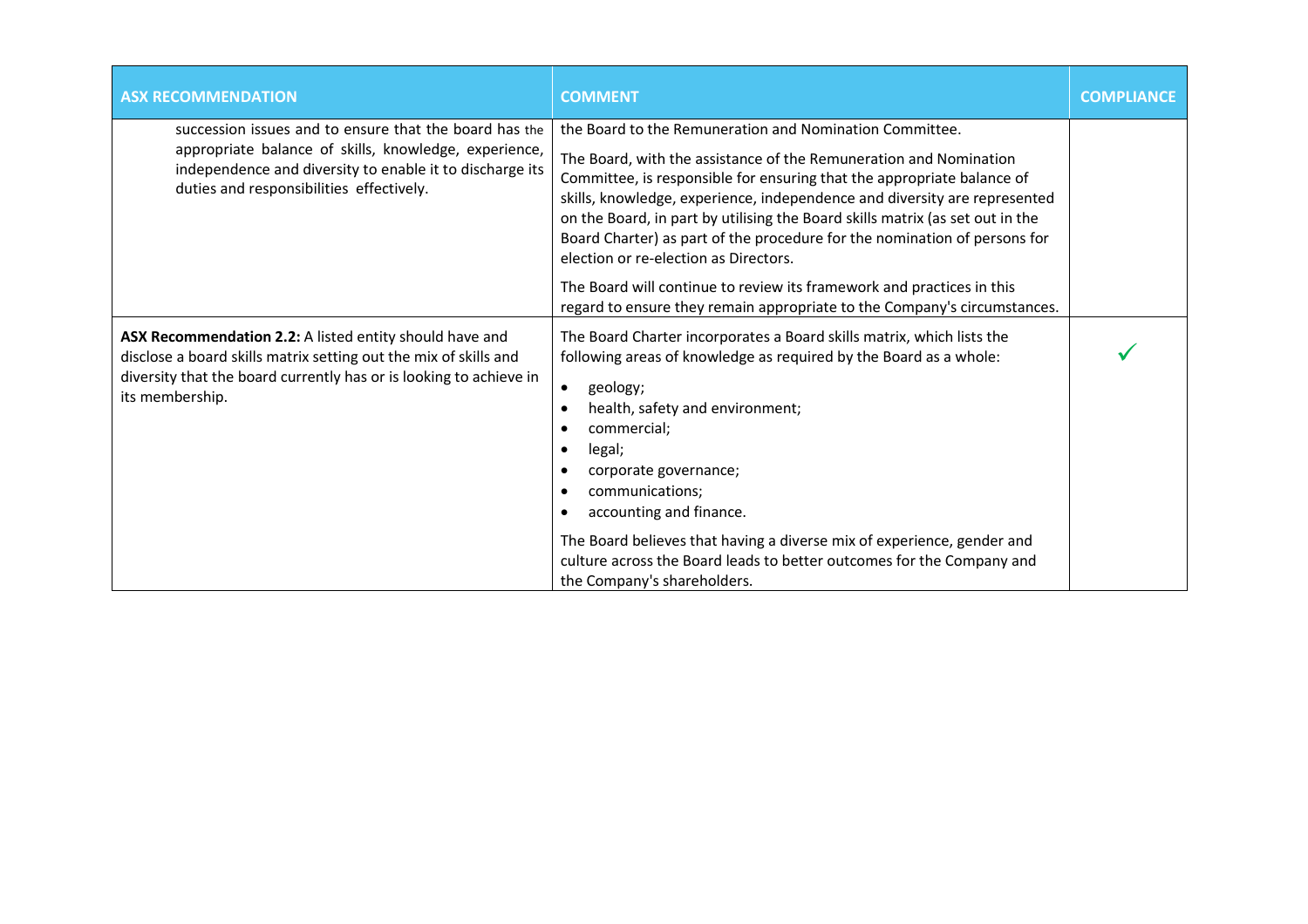|     | <b>ASX RECOMMENDATION</b>                                                                                                                                                   | <b>COMMENT</b>         |                            |                                                                                                                                                                                                                                                                                                                                                                                                                                                                                                                                                                                                                                                                                                                                                                                     |                                                                                                                                                                                                                                                                                                                                                                                                                                                                            | <b>COMPLIANCE</b>   |
|-----|-----------------------------------------------------------------------------------------------------------------------------------------------------------------------------|------------------------|----------------------------|-------------------------------------------------------------------------------------------------------------------------------------------------------------------------------------------------------------------------------------------------------------------------------------------------------------------------------------------------------------------------------------------------------------------------------------------------------------------------------------------------------------------------------------------------------------------------------------------------------------------------------------------------------------------------------------------------------------------------------------------------------------------------------------|----------------------------------------------------------------------------------------------------------------------------------------------------------------------------------------------------------------------------------------------------------------------------------------------------------------------------------------------------------------------------------------------------------------------------------------------------------------------------|---------------------|
| (a) | ASX Recommendation 2.3: A listed entity should disclose:<br>the names of the directors considered by the board to                                                           | consisted of:          |                            | As at the date of this Corporate Governance Statement, the Board                                                                                                                                                                                                                                                                                                                                                                                                                                                                                                                                                                                                                                                                                                                    |                                                                                                                                                                                                                                                                                                                                                                                                                                                                            |                     |
|     | be independent directors;                                                                                                                                                   | <b>Name</b>            | <b>Role</b>                | Independent?                                                                                                                                                                                                                                                                                                                                                                                                                                                                                                                                                                                                                                                                                                                                                                        | <b>Date</b><br>appointed                                                                                                                                                                                                                                                                                                                                                                                                                                                   |                     |
| (b) | if a director has an interest, position, association or<br>relationship of the type described in Box 2.3 but the<br>board is of the opinion that it does not compromise the | Jeff Dowling           | Non-Executive<br>Director  | Yes                                                                                                                                                                                                                                                                                                                                                                                                                                                                                                                                                                                                                                                                                                                                                                                 | May 2015                                                                                                                                                                                                                                                                                                                                                                                                                                                                   |                     |
|     | independence of the director, the nature of the interest,<br>position, association or relationship in question and an                                                       | Mark Bennett           | Executive<br>Chairman      | No                                                                                                                                                                                                                                                                                                                                                                                                                                                                                                                                                                                                                                                                                                                                                                                  | May 2015                                                                                                                                                                                                                                                                                                                                                                                                                                                                   |                     |
| (c) | explanation of why the board is of that opinion; and<br>the length of service of each director.                                                                             | <b>Anna Neuling</b>    | Executive<br>Director      | No                                                                                                                                                                                                                                                                                                                                                                                                                                                                                                                                                                                                                                                                                                                                                                                  | May 2015                                                                                                                                                                                                                                                                                                                                                                                                                                                                   |                     |
|     | ASX Recommendation 2.4: A majority of the board of a listed<br>entity should be independent directors.                                                                      | $\bullet$<br>$\bullet$ | Bennett and Anna Neuling). | As set out in the table above, the Board consists of:<br>one Independent Non-Executive Director (Jeff Dowling) and<br>two Directors who were Executive Directors during the year (Mark<br>of the Board, from time to time), the Board will consist of a majority of<br>review the composition of the Board periodically to ensure its size and<br>composition remains appropriate to the Company's circumstances.<br>In addition, the Board Charter states that each Director is expected to<br>exercise considered and independent judgment on all matters before<br>to independent professional advice on such matters. Prior to seeking<br>the terms of reference of the advice and the estimated cost. Board<br>approval must be sought if costs are likely to exceed \$10,000. | Under the Board Charter, the Board's policy is that, at a time when the size<br>of the Company and its activities warrants such a structure (in the opinion<br>independent, non-executive Directors. Going forward, the Company will<br>them. To assist with this, the Company provides each Director with access<br>independent professional advice, a Director must inform the Chair about<br>the nature of the opinion or information sought, the reason for the advice | $\boldsymbol{\chi}$ |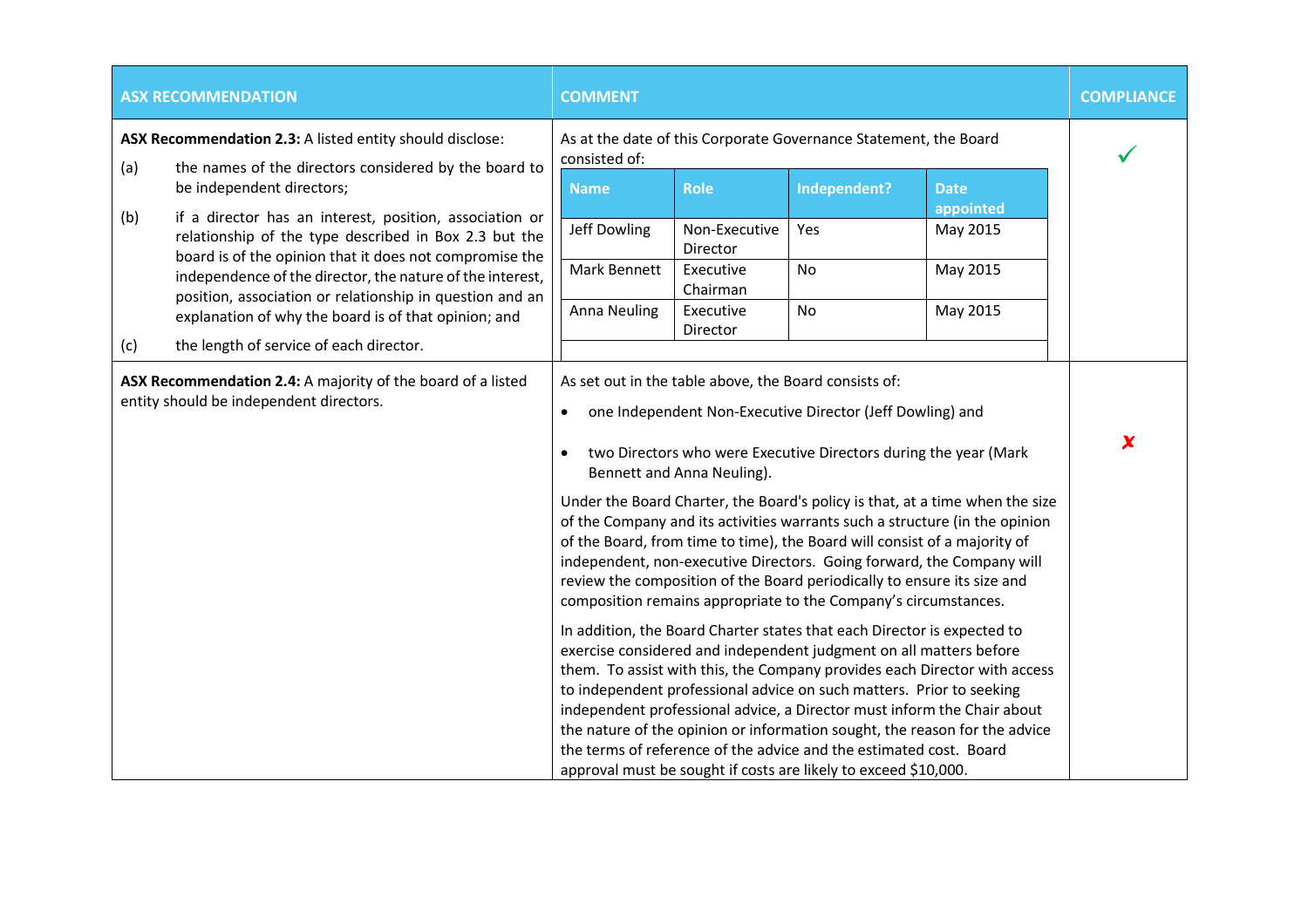| <b>ASX RECOMMENDATION</b>                                                                                                                                                                                                                                                                  | <b>COMMENT</b>                                                                                                                                                                                                                                                                                                                                                                                                                                                                                                                                                                                                                                                                                                                                                                                                                                                                                                                                            | <b>COMPLIANCE</b>         |
|--------------------------------------------------------------------------------------------------------------------------------------------------------------------------------------------------------------------------------------------------------------------------------------------|-----------------------------------------------------------------------------------------------------------------------------------------------------------------------------------------------------------------------------------------------------------------------------------------------------------------------------------------------------------------------------------------------------------------------------------------------------------------------------------------------------------------------------------------------------------------------------------------------------------------------------------------------------------------------------------------------------------------------------------------------------------------------------------------------------------------------------------------------------------------------------------------------------------------------------------------------------------|---------------------------|
| ASX Recommendation 2.5: The chair of the board of a listed<br>entity should be an independent director and, in particular,<br>should not be the same person as the CEO of the entity.                                                                                                      | The role of Chairman is performed by Mark Bennett who is an Executive<br>Director and therefore not independent. The role of CEO is performed by<br>Matthew Keane.                                                                                                                                                                                                                                                                                                                                                                                                                                                                                                                                                                                                                                                                                                                                                                                        | $\boldsymbol{\mathsf{x}}$ |
| ASX Recommendation 2.6: A listed entity should have a<br>program for inducting new directors and provide appropriate<br>professional development opportunities for directors to<br>develop and maintain the skills and knowledge needed to<br>perform their role as directors effectively. | The Board Charter requires that all new directors go through an induction<br>process which includes meeting with key executives, tours of the premises<br>(including site), an induction package and presentations. The Board<br>Charter also provides for continuing professional education programs and<br>requires each Director to undertake at least 2 days of professional<br>development each year. This reflects the Company's commitment to the<br>continuing development of its Directors and executives.                                                                                                                                                                                                                                                                                                                                                                                                                                       |                           |
|                                                                                                                                                                                                                                                                                            | PRINCIPLE 3: PROMOTE ETHICAL AND RESPONSIBLE DECISION-MAKING                                                                                                                                                                                                                                                                                                                                                                                                                                                                                                                                                                                                                                                                                                                                                                                                                                                                                              |                           |
| ASX Recommendation 3.1: A listed entity should articulate and<br>disclose its values.                                                                                                                                                                                                      | The company's statement of values are currently being developed and will<br>be finalized and provided to shareholders and stakeholders in the year<br>ended 30 June 2022.                                                                                                                                                                                                                                                                                                                                                                                                                                                                                                                                                                                                                                                                                                                                                                                 | x                         |
| ASX Recommendation 3.2: A listed entity should:<br>(a)<br>have a code of conduct for its directors, senior<br>executives and employees; and<br>ensure that the board or a committee of the board is<br>(b)<br>informed of any material breaches of that code.                              | The Company fosters a governance culture where all employees are<br>expected not only to comply with their legal obligations, but also to act<br>ethically and responsibly. The Company is committed to integrity and fair<br>dealing in its business affairs and recognises its duty of care to all<br>employees, clients and stakeholders in this regard.<br>Given the size of the Company's operations, and the number of employees<br>and officers currently employed by the Company, the Board does not<br>consider it appropriate to establish a formal code of conduct in respect of<br>all employees at this time. However, the Company has established a code<br>of conduct that applies to Directors and senior executives of the Company<br>as part of the Board Charter. This code of conduct sets out the principles<br>covering appropriate conduct and the minimum standard of behaviour<br>expected from Directors and senior executives. |                           |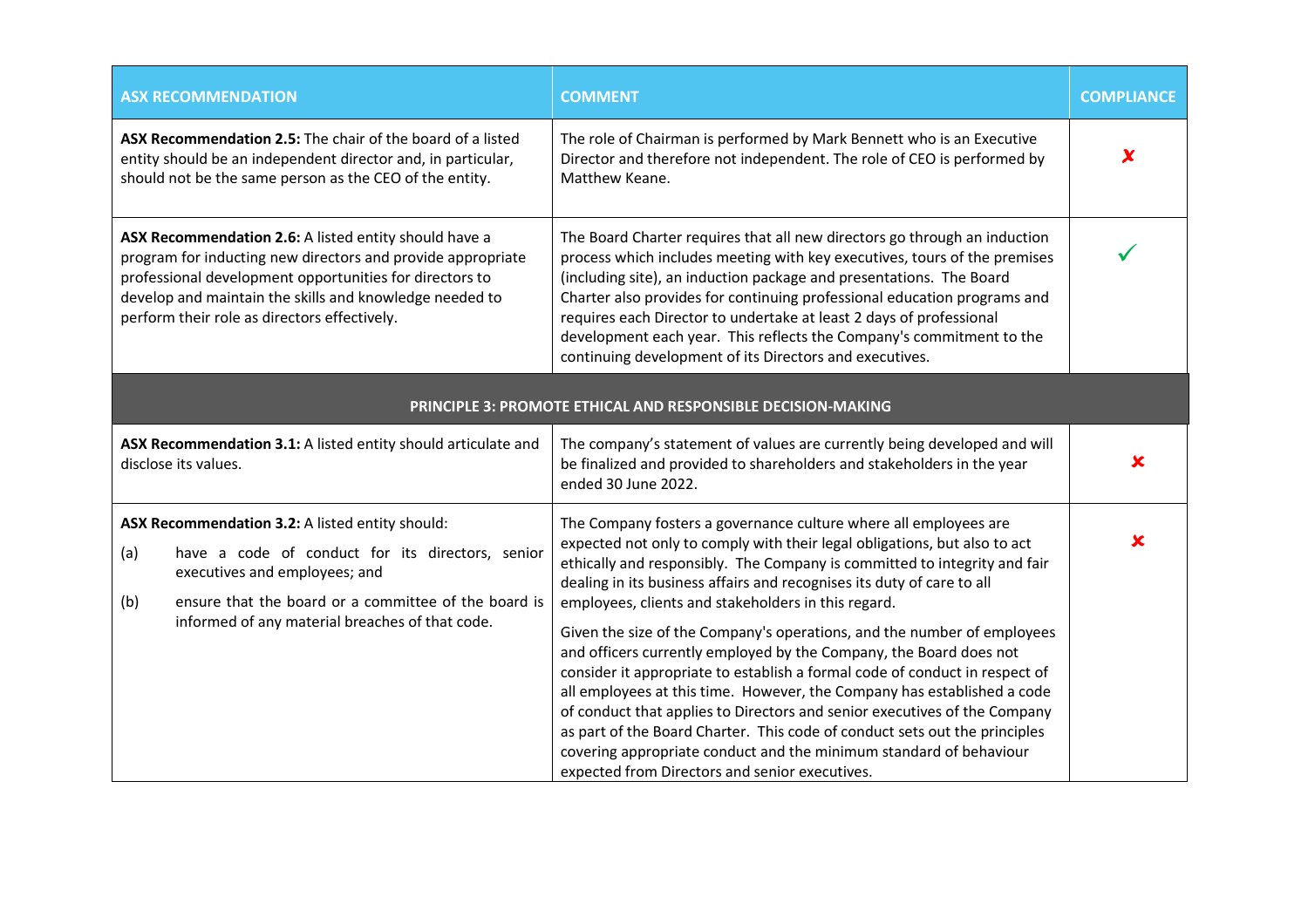|            | <b>ASX RECOMMENDATION</b>                                                                                                                                                                                                       | <b>COMMENT</b>                                                                                                                                                                                                                                                                                                                                                                                                                                                                                                                                                                                                                                | <b>COMPLIANCE</b> |  |
|------------|---------------------------------------------------------------------------------------------------------------------------------------------------------------------------------------------------------------------------------|-----------------------------------------------------------------------------------------------------------------------------------------------------------------------------------------------------------------------------------------------------------------------------------------------------------------------------------------------------------------------------------------------------------------------------------------------------------------------------------------------------------------------------------------------------------------------------------------------------------------------------------------------|-------------------|--|
|            |                                                                                                                                                                                                                                 | The Board has also adopted a Securities Trading Policy, which sets out the<br>Company's policy on trading of the Company's securities by key<br>management personnel.                                                                                                                                                                                                                                                                                                                                                                                                                                                                         |                   |  |
|            |                                                                                                                                                                                                                                 | Copies of the Board Charter and the Company's Securities Trading Policy<br>are available in the "Corporate Governance" section of the Company's<br>website at www.s2resources.com.au.                                                                                                                                                                                                                                                                                                                                                                                                                                                         |                   |  |
| (a)<br>(b) | ASX Recommendation 3.3: A listed entity should:<br>Have and disclose a whistle blower policy; and<br>Ensure that the board or a committee of the board is<br>informed of any material incidents reported under that<br>policy.  | The Company has a Whistleblower Policy which aims to further the<br>Company's commitment to maintaining high ethical standards of conduct<br>and to encourage the reporting of any instance of suspected unethical,<br>illegal, fraudulent or undesirable conduct which contravenes the Code of<br>Conduct. The Whistleblower Policy also ensures that persons who make a<br>report in good faith can do so without fear of intimidation, disadvantage or<br>reprisal. All material breaches of the Whistleblower Policy are reported to<br>the Board. A copy of the Company's Whistleblower policy is disclosed on<br>the Company's website. |                   |  |
| a)<br>b)   | ASX Recommendation 3.3: A listed entity should:<br>Have and disclose an anti-bribery and corruption<br>policy; and<br>Ensure that the board or a committee of the board is<br>informed of any material breaches of that policy. | The Company has an Anti-Bribery and Corruption Policy which provides<br>guidance and sets out the Company's commitment to conducting its<br>business ethically and with honesty and integrity, with a "zero-tolerance"<br>approach to bribery and corruption. All material breaches of the Anti-<br>Bribery and Corruption Policy are reported to the Board. A copy of the<br>Company's Anti-Bribery and Corruption Policy is disclosed on the<br>Company's website.                                                                                                                                                                          | $\checkmark$      |  |
|            | PRINCIPLE 4: SAFEGUARD INTEGRITY IN CORPORATE REPORTING                                                                                                                                                                         |                                                                                                                                                                                                                                                                                                                                                                                                                                                                                                                                                                                                                                               |                   |  |
| (a)        | ASX Recommendation 4.1: The board of a listed entity should;<br>have an audit committee which;                                                                                                                                  | The Board has established an Audit and Risk Committee. The purpose of the<br>Audit and Risk Committee is to, among other things, assist the Board in the<br>effective discharge of its responsibilities for financial and corporate                                                                                                                                                                                                                                                                                                                                                                                                           | X                 |  |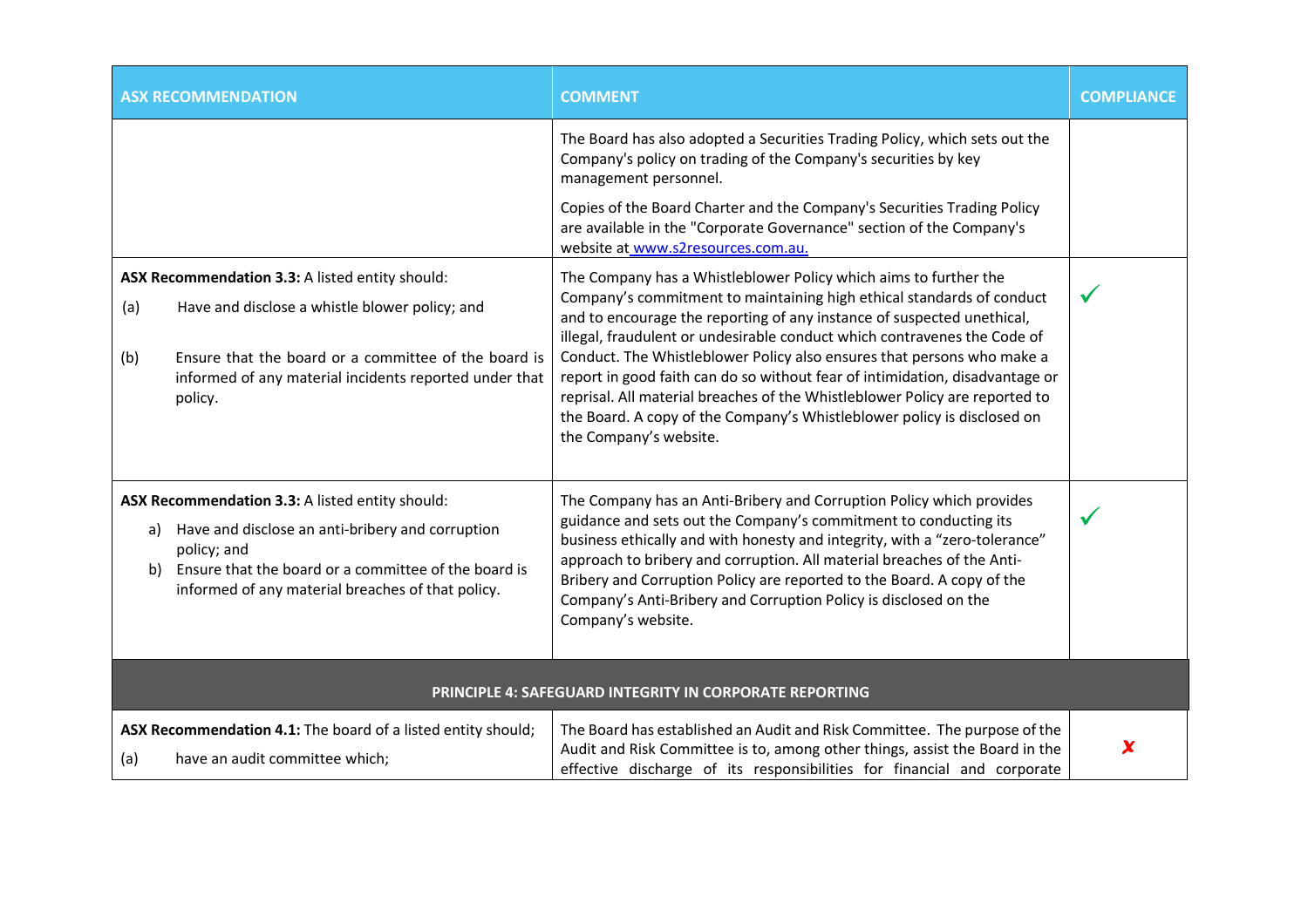| <b>ASX RECOMMENDATION</b> |                                                                                                                                                                                                                                                                                                                            |                                                                                                                                                                                | <b>COMMENT</b>                                                                                                                                                                                                                                                                                                                                                                                                                                                                                                                                                                                                                              | <b>COMPLIANCE</b> |
|---------------------------|----------------------------------------------------------------------------------------------------------------------------------------------------------------------------------------------------------------------------------------------------------------------------------------------------------------------------|--------------------------------------------------------------------------------------------------------------------------------------------------------------------------------|---------------------------------------------------------------------------------------------------------------------------------------------------------------------------------------------------------------------------------------------------------------------------------------------------------------------------------------------------------------------------------------------------------------------------------------------------------------------------------------------------------------------------------------------------------------------------------------------------------------------------------------------|-------------------|
|                           | 1)<br>has a least three members, all of whom are non-<br>executive directors and a majority of whom are<br>independent directors; and                                                                                                                                                                                      |                                                                                                                                                                                | reporting and audit matters.<br>Once the size and scale of the Company's activities, and therefore the size<br>of the Board, permit, the Audit and Risk Committee will consist of only non-                                                                                                                                                                                                                                                                                                                                                                                                                                                 |                   |
|                           | 2)                                                                                                                                                                                                                                                                                                                         | is chaired by an independent director, who is not<br>the chair of the board,                                                                                                   | executive directors, a majority of whom will be independent (as assessed by<br>the Board in accordance with the Board Charter), in compliance with<br>Recommendation 4.1(a). At present, the Committee will comprise an                                                                                                                                                                                                                                                                                                                                                                                                                     |                   |
|                           |                                                                                                                                                                                                                                                                                                                            | and disclose;                                                                                                                                                                  | independent non-executive director and one Executive Director who is not                                                                                                                                                                                                                                                                                                                                                                                                                                                                                                                                                                    |                   |
|                           | 3)                                                                                                                                                                                                                                                                                                                         | the charter of the committee;                                                                                                                                                  | independent.                                                                                                                                                                                                                                                                                                                                                                                                                                                                                                                                                                                                                                |                   |
|                           | 4)                                                                                                                                                                                                                                                                                                                         | the relevant qualifications and experience of the<br>members of committee; and                                                                                                 | The chairman of the Audit and Risk Committee is an independent director<br>(as assessed by the Board in accordance with the Board Charter), who is not<br>the chair of the Board.                                                                                                                                                                                                                                                                                                                                                                                                                                                           |                   |
|                           | 5)                                                                                                                                                                                                                                                                                                                         | in relation to each reporting period, the number<br>of times the committee met throughout the<br>period and the individual attendances of the<br>members at those meetings; or | The Board has adopted a charter with respect to the Audit and Risk<br>Committee, which sets out the role and responsibilities of the audit and Risk<br>Committee and the authority delegated by the Board to the Audit and Risk<br>Committee.                                                                                                                                                                                                                                                                                                                                                                                               |                   |
| (b)                       | if it does not have an audit committee disclose that fact<br>and the processes it employs that independently verify<br>and safeguard the integrity of its corporate reporting,<br>including the processes for the appointment, and<br>removal of the external auditor and the rotation of the<br>audit engagement partner. |                                                                                                                                                                                | The ultimate responsibility for the Company's financial statements rests with<br>the Board.                                                                                                                                                                                                                                                                                                                                                                                                                                                                                                                                                 |                   |
|                           |                                                                                                                                                                                                                                                                                                                            |                                                                                                                                                                                | The Board, with the assistance of the Audit and Risk Committee, will review<br>the Company's financial statements and reports, focusing on (among other<br>things) any changes in accounting policies and practices, significant<br>adjustments and compliance with accounting policies and standards and<br>legal requirements.                                                                                                                                                                                                                                                                                                            |                   |
|                           |                                                                                                                                                                                                                                                                                                                            |                                                                                                                                                                                | The Board has appointed BDO Audit (WA) Pty Ltd as its external auditor. The<br>Board Charter requires that the Board will annually review the appointment<br>of the external auditor, its independence, the audit fee and any matters<br>regarding its resignation or dismissal (with the assistance of the Audit and<br>Risk Committee). The Audit and Risk Committee is also responsible for<br>(among other things) meeting with the external auditor at least twice in each<br>financial year, ensuring that no management restrictions are being placed<br>on the external auditor, reviewing the adequacy of accounting and financial |                   |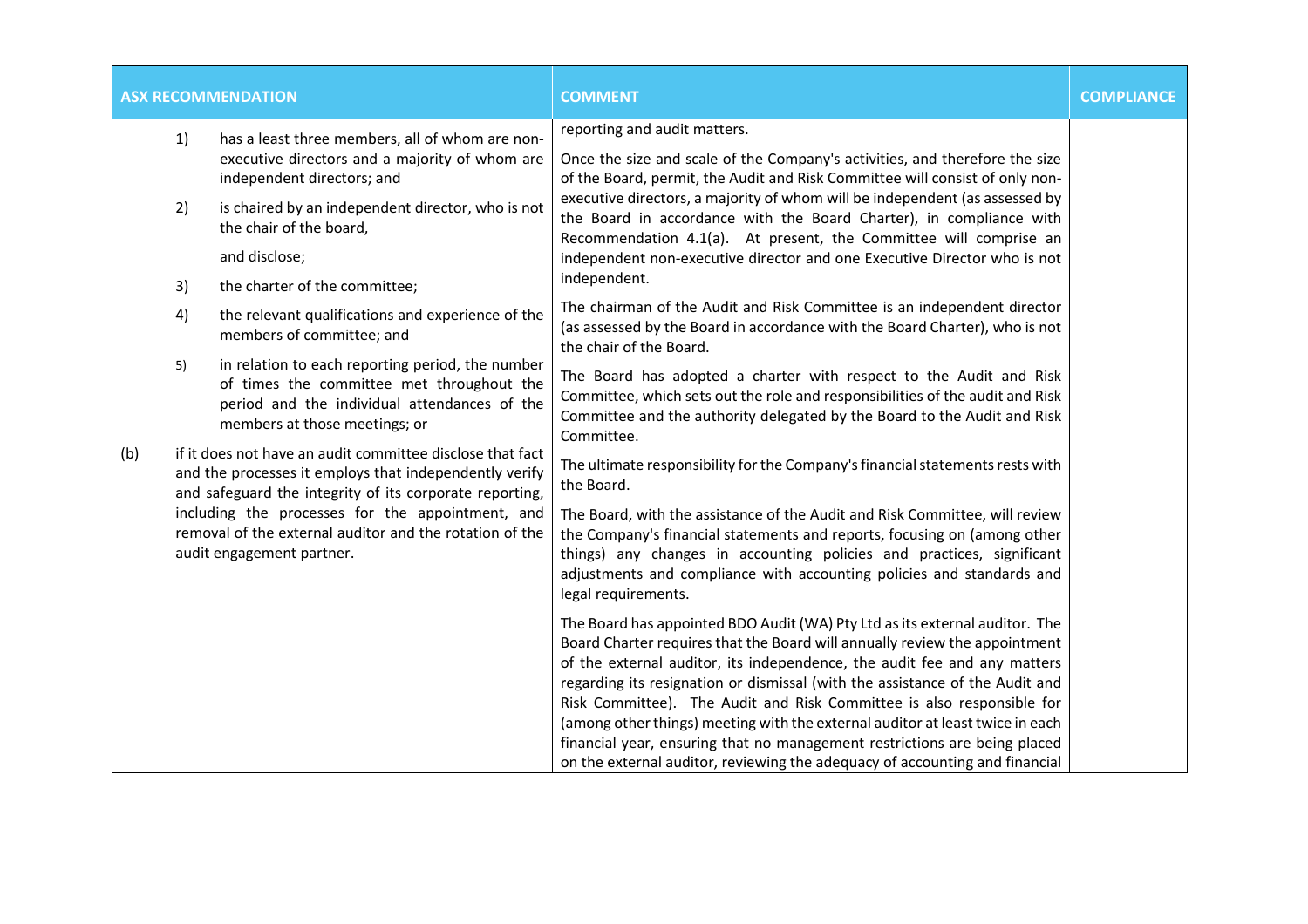| <b>ASX RECOMMENDATION</b>                                                                                                                                                                                                                                                                                                                                                                                                                                                                                                                                                                                                       | <b>COMMENT</b>                                                                                                                                                                                                                                                                                                                                                                                                                                              | <b>COMPLIANCE</b> |
|---------------------------------------------------------------------------------------------------------------------------------------------------------------------------------------------------------------------------------------------------------------------------------------------------------------------------------------------------------------------------------------------------------------------------------------------------------------------------------------------------------------------------------------------------------------------------------------------------------------------------------|-------------------------------------------------------------------------------------------------------------------------------------------------------------------------------------------------------------------------------------------------------------------------------------------------------------------------------------------------------------------------------------------------------------------------------------------------------------|-------------------|
|                                                                                                                                                                                                                                                                                                                                                                                                                                                                                                                                                                                                                                 | controls together with the implementation of any recommendations of the<br>external auditor in relation to those, and reviewing the external auditor's<br>management letter and management's response.                                                                                                                                                                                                                                                      |                   |
|                                                                                                                                                                                                                                                                                                                                                                                                                                                                                                                                                                                                                                 | The Board Charter also sets out the Company's policy in relation to rotation<br>of the audit engagement partner and the S2 Constitution sets out the<br>process for appointing and removing the external auditor.                                                                                                                                                                                                                                           |                   |
|                                                                                                                                                                                                                                                                                                                                                                                                                                                                                                                                                                                                                                 | Copies of the S2 Constitution and Board Charter are available in the<br>"Corporate Governance" section of the Company's website at<br>www.s2resources.com.au.                                                                                                                                                                                                                                                                                               |                   |
| ASX Recommendation 4.2: The board of a listed entity should,<br>before it approves the entity's financial statements for a<br>financial period, received from its CEO and CFO a declaration<br>that, in their opinion, the financial records of the entity have<br>been properly maintained and that the financial statements<br>comply with the appropriate accounting standards and give a<br>true and fair view of the financial position and performance of<br>the entity and that the opinion has been formed on the basis of<br>a sound system of risk management and internal control which<br>is operation effectively. | Under the Board Charter, the Board must receive a declaration from the<br>Managing Director / CEO and CFO of the nature described in<br>Recommendation 4.2 prior to the Board approving any of the Company's<br>financial statements.<br>The Board has received declarations from the Executive Chairman and<br>Executive Director respect of its financial statements in respect to all<br>financial periods during the financial year ended 30 June 2020. |                   |
| ASX Recommendation 4.3: A listed entity should disclose its<br>process to verify the integrity of any periodic corporate report<br>it releases to the market that is not audited or reviewed by an<br>external auditor.                                                                                                                                                                                                                                                                                                                                                                                                         | The Company's external auditor reviews the annual Directors' Report,<br>annual Remuneration Report, and the annual and half yearly Financial<br>Statements. The balance of periodic corporate reports, including Quarterly<br>Reports, the annual Corporate Governance Statement, and the annual<br>Reserves and Resources Statement, are subject to a rigorous internal review<br>process with individual sign offs by the relevant functional areas.      |                   |
|                                                                                                                                                                                                                                                                                                                                                                                                                                                                                                                                                                                                                                 | <b>PRINCIPLE 5: MAKE TIMELY AND BALANCED DISCLOSURE</b>                                                                                                                                                                                                                                                                                                                                                                                                     |                   |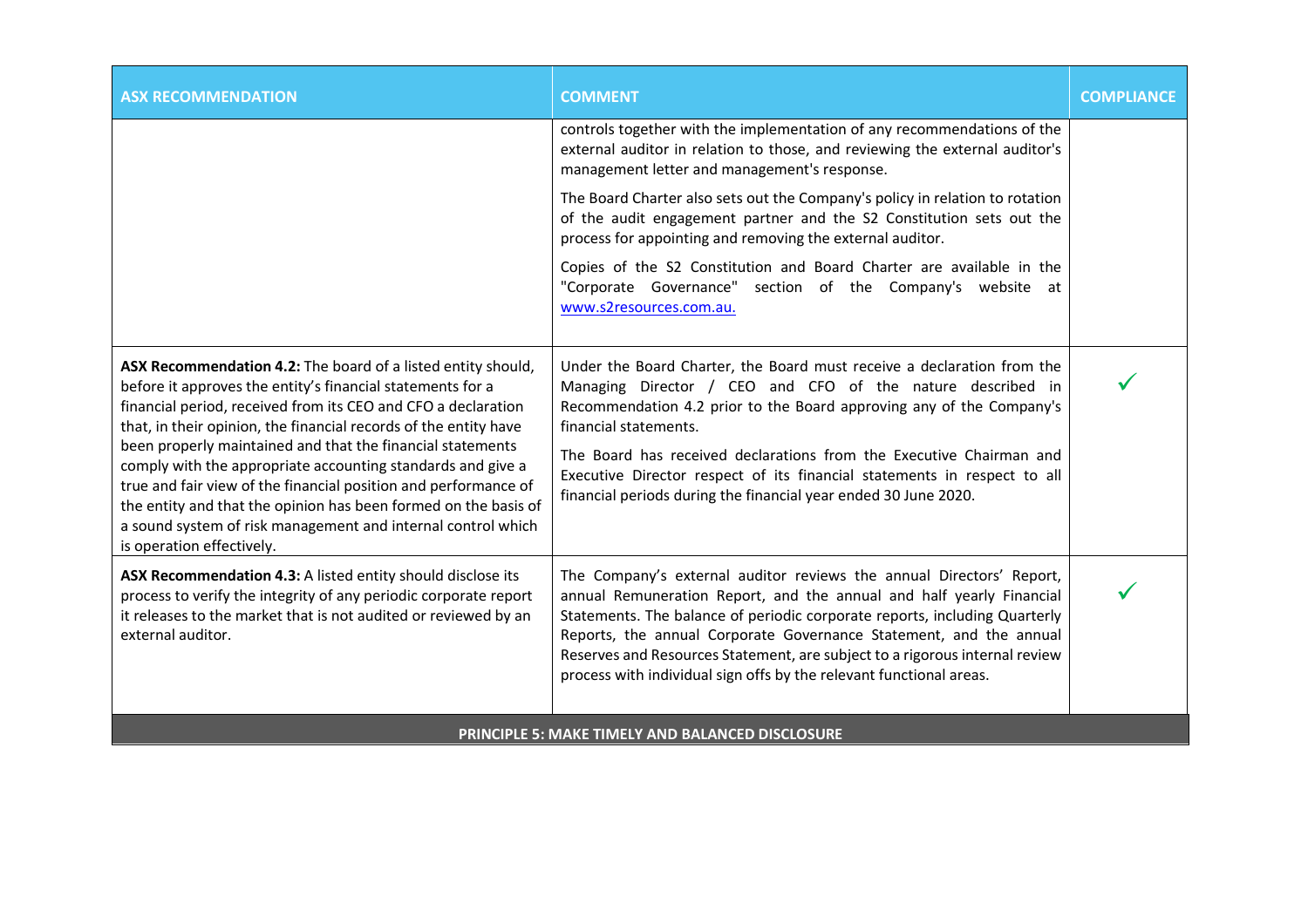| <b>ASX RECOMMENDATION</b>                                                                                                                                                                                                                  | <b>COMMENT</b>                                                                                                                                                                                                                                                                                                                                                                                                                                                                                                                                                                      | <b>COMPLIANCE</b> |
|--------------------------------------------------------------------------------------------------------------------------------------------------------------------------------------------------------------------------------------------|-------------------------------------------------------------------------------------------------------------------------------------------------------------------------------------------------------------------------------------------------------------------------------------------------------------------------------------------------------------------------------------------------------------------------------------------------------------------------------------------------------------------------------------------------------------------------------------|-------------------|
| ASX Recommendation 5.1: A listed entity should have and<br>disclose a written policy for complying with its continuous<br>disclosure obligations under the Listing Rule 3.1.                                                               | The Board recognises that, as a company listed on ASX, the Company is<br>required to comply with the ASX Listing Rules which (among other things)<br>requires a listed entity, subject to certain exceptions, to disclose to ASX<br>immediately any information concerning it that a reasonable person would<br>expect to have a material effect on the price or value of its securities. The<br>Company is committed to complying with its continuous disclosure<br>obligations, so that investors have equal and timely access to material<br>information concerning the Company. |                   |
|                                                                                                                                                                                                                                            | Given the size of the Company and the number of employees currently<br>employed by the Company, the Board does not consider it appropriate to<br>establish a formal written policy in relation to the Company's continuous<br>disclosure policies at this time.                                                                                                                                                                                                                                                                                                                     |                   |
|                                                                                                                                                                                                                                            | The Company has a clear authority matrix and internal procedure that<br>ensure ASX announcements and any information concerning the Company<br>that a reasonable person would expect to have a material effect on the price<br>or value of the entity' securities, are released to ASX in compliance with its<br>ASX and Corporations Law obligations.                                                                                                                                                                                                                              |                   |
| ASX Recommendation 5.2: A listed entity should ensure that its<br>board receives copies of all material market announcements<br>promptly after they have been made.                                                                        | The Company makes ASX Announcements available to Directors promptly<br>after receiving confirmation from the ASX that an announcement has been<br>released to the market.                                                                                                                                                                                                                                                                                                                                                                                                           |                   |
| ASX Recommendation 5.3: A listed entity that gives a new and<br>substantive investor or analyst presentation should release a<br>copy of the presentation materials on the ASX Market<br>Announcements Platform ahead of the presentation. | The Company releases announcements and presentation materials<br>containing new or market sensitive material to the ASX prior to the time of<br>the corresponding presentation to analysts, investors or conference.                                                                                                                                                                                                                                                                                                                                                                |                   |
|                                                                                                                                                                                                                                            | PRINCIPLE 6: RESPECT THE RIGHTS OF SHAREHOLDERS                                                                                                                                                                                                                                                                                                                                                                                                                                                                                                                                     |                   |
| ASX Recommendation 6.1: A listed entity should provide<br>information about itself and its governance to investors via its<br>website.                                                                                                     | The Company has a website, that is accessible at: www.s2resources.com.au.<br>This website contains information about the Company's corporate<br>governance measures, including links to the S2 Constitution, Board Charter                                                                                                                                                                                                                                                                                                                                                          |                   |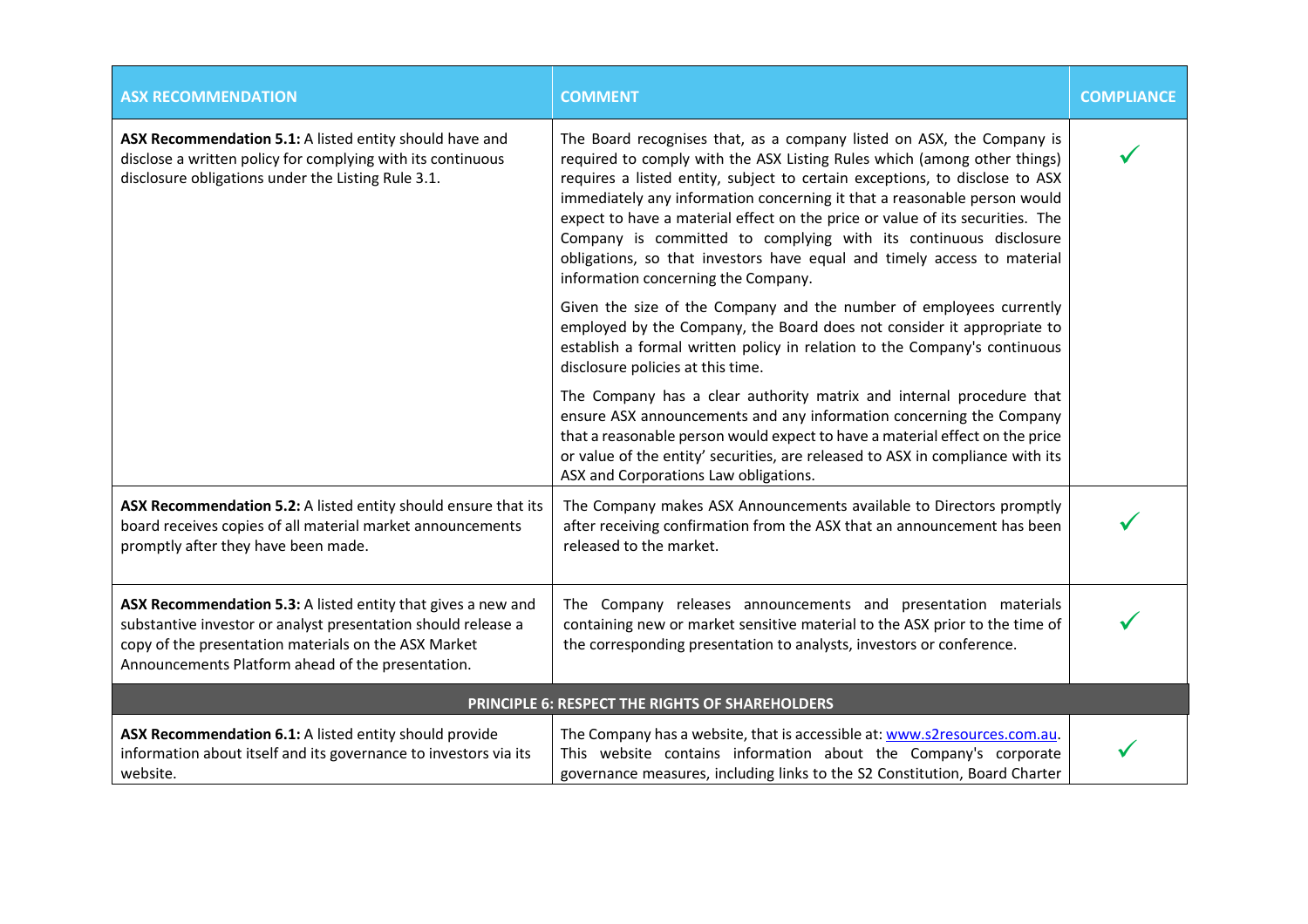| <b>ASX RECOMMENDATION</b>                                                                                                                                                              | <b>COMMENT</b>                                                                                                                                                                                                                                                                                                                                                                                                                           | <b>COMPLIANCE</b> |
|----------------------------------------------------------------------------------------------------------------------------------------------------------------------------------------|------------------------------------------------------------------------------------------------------------------------------------------------------------------------------------------------------------------------------------------------------------------------------------------------------------------------------------------------------------------------------------------------------------------------------------------|-------------------|
|                                                                                                                                                                                        | and Securities Trading Policy.                                                                                                                                                                                                                                                                                                                                                                                                           |                   |
|                                                                                                                                                                                        | The website also contains further information about the Company,<br>including: strategy and projects, composition and profiles of the Board and<br>senior executives, annual reports and financial statements, ASX<br>announcements and notices of meeting.                                                                                                                                                                              |                   |
| ASX Recommendation 6.2: A listed entity should have an<br>investor relations program that facilitates effective two-way                                                                | The Board aims to ensure that shareholders are informed of all major<br>developments affecting the Company.                                                                                                                                                                                                                                                                                                                              |                   |
| communication with investors.                                                                                                                                                          | The Company keeps investors informed through its website,<br>www.s2resources.com.au, which contains information on the Company, the<br>Board and the corporate governance policies and procedures. Investors will<br>also be able to access copies of the Company's financial reports, ASX<br>announcements and notices of meeting on its website.                                                                                       |                   |
| ASX Recommendation 6.3: A listed entity should disclose how<br>it facilitates and encourages participation at meetings of<br>security holders.                                         | The Company encourages shareholders to attend and ask questions at<br>annual general meetings and general meetings. As set out in the Board<br>Charter, it is the Company's policy that its external auditor attends the<br>Company's AGM and is available to answer questions from shareholders in<br>relation to its audit. The Company continues to review and reassess the need<br>for a formal shareholder communications strategy. |                   |
| ASX Recommendation 6.4: A listed entity should ensure that all<br>substantive resolutions at a meeting of security holders are<br>decided by a poll rather than by a show of hands.    | All substantive resolutions are decided by a poll at general meetings of the<br>Company.                                                                                                                                                                                                                                                                                                                                                 |                   |
| ASX Recommendation 6.5: A listed entity should give security<br>holders the option to receive communications from, and send<br>communications to, the entity and its security registry | The Company provides information through its website to enable<br>shareholders to email the Company, and to receive Company<br>announcements by email.                                                                                                                                                                                                                                                                                   |                   |
| electronically.                                                                                                                                                                        | The Company's share registry, Computershare Investor Services, also offers<br>services to shareholders through an online service available on its website.<br>The Computershare contact details are available through the "Share Registry<br>Service" page on the Company website: www.s2resources.com.au/investor-<br>registry.php                                                                                                      |                   |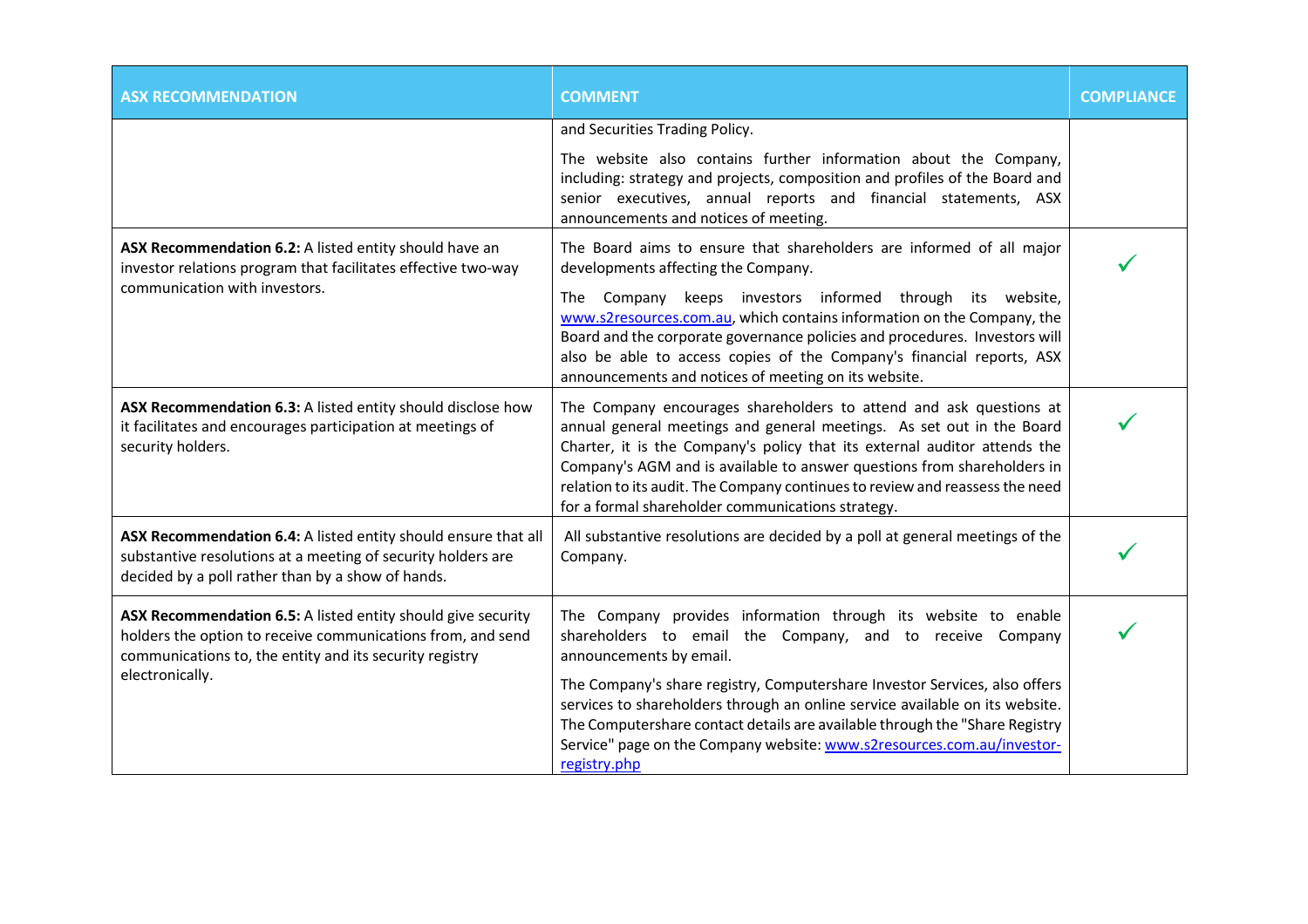|     | <b>ASX RECOMMENDATION</b>                                                                                                                                                                                                                                                                                                           | <b>COMMENT</b>                                                                                                                                                                                                                                                                                                                                                                                                                                                                                                                                                                                                                          | <b>COMPLIANCE</b>   |
|-----|-------------------------------------------------------------------------------------------------------------------------------------------------------------------------------------------------------------------------------------------------------------------------------------------------------------------------------------|-----------------------------------------------------------------------------------------------------------------------------------------------------------------------------------------------------------------------------------------------------------------------------------------------------------------------------------------------------------------------------------------------------------------------------------------------------------------------------------------------------------------------------------------------------------------------------------------------------------------------------------------|---------------------|
|     |                                                                                                                                                                                                                                                                                                                                     | PRINCIPLE 7: RECOGNISE AND MANAGE RISK                                                                                                                                                                                                                                                                                                                                                                                                                                                                                                                                                                                                  |                     |
| (a) | ASX Recommendation 7.1: The board of a listed entity should:<br>have a committee or committees to oversee risk, each<br>of which:<br>1)<br>has at least three members, a majority of whom<br>are independent directors; and<br>is chaired by an independent director,<br>2)<br>and disclose:<br>3)<br>the charter of the committee; | The Board has established an Audit and Risk Committee.<br>The purpose of the Audit and Risk Committee is to, among other things,<br>assist the Board in the effective discharge of its responsibilities for risk<br>management and compliance.<br>Once the size and scale of the Company's activities, and therefore the size<br>of the Board, permit, the Audit and Risk Committee will consist of only non-<br>executive directors, a majority of whom will be independent (as assessed by<br>the Board in accordance with the Board Charter), in compliance with<br>Recommendation 7.1(a). At present, the Committee will comprise a | $\boldsymbol{\chi}$ |
|     | the members of the committee; and<br>4)<br>as at the end of each reporting period, the<br>5)<br>number of times the committee met<br>throughout the period and the individual<br>attendances of the members at those meetings;<br>or                                                                                                | independent non-executive director and one Executive Director who is not<br>independent, and is chaired by an independent director.<br>The Board has adopted a charter with respect to the Audit and Risk<br>Committee, which sets out the role and responsibilities of the audit and Risk<br>Committee and the authority delegated by the Board to the Audit and Risk<br>Committee. The Company is committed to the identification, monitoring<br>and management of risks associated with its business activities.                                                                                                                     |                     |
| (a) | if it does not have a risk committee or committees that<br>satisfy (a) above, disclose that fact and the processes it<br>employs for overseeing the entity's risk management<br>framework.                                                                                                                                          | Under the Board Charter, the Board, with the assistance of the Audit and<br>Risk Committee, is responsible for overseeing, reviewing and ensuring the<br>integrity and effectiveness of the Company's risk and compliance systems.<br>The risk management systems cover operational, financial and compliance<br>risks.                                                                                                                                                                                                                                                                                                                 |                     |
| (a) | ASX Recommendation 7.2: The board or a committee of the<br>board should:<br>review the entity's risk management framework at least<br>annually to satisfy itself that it continues to be sound<br>and that the entity is operating with due regard to the<br>risk appetite set by the board; and                                    | Under the Board Charter, the Board, with the assistance of the Audit and<br>Risk Committee, is responsible for reviewing all major strategies and<br>purchases for their impact on the risks facing the Company.<br>The Company, via the Audit and Risk Committee, undertakes an annual<br>review of the effectiveness of its risk management framework and<br>operations to update its risk profile, which normally occurs in conjunction                                                                                                                                                                                              |                     |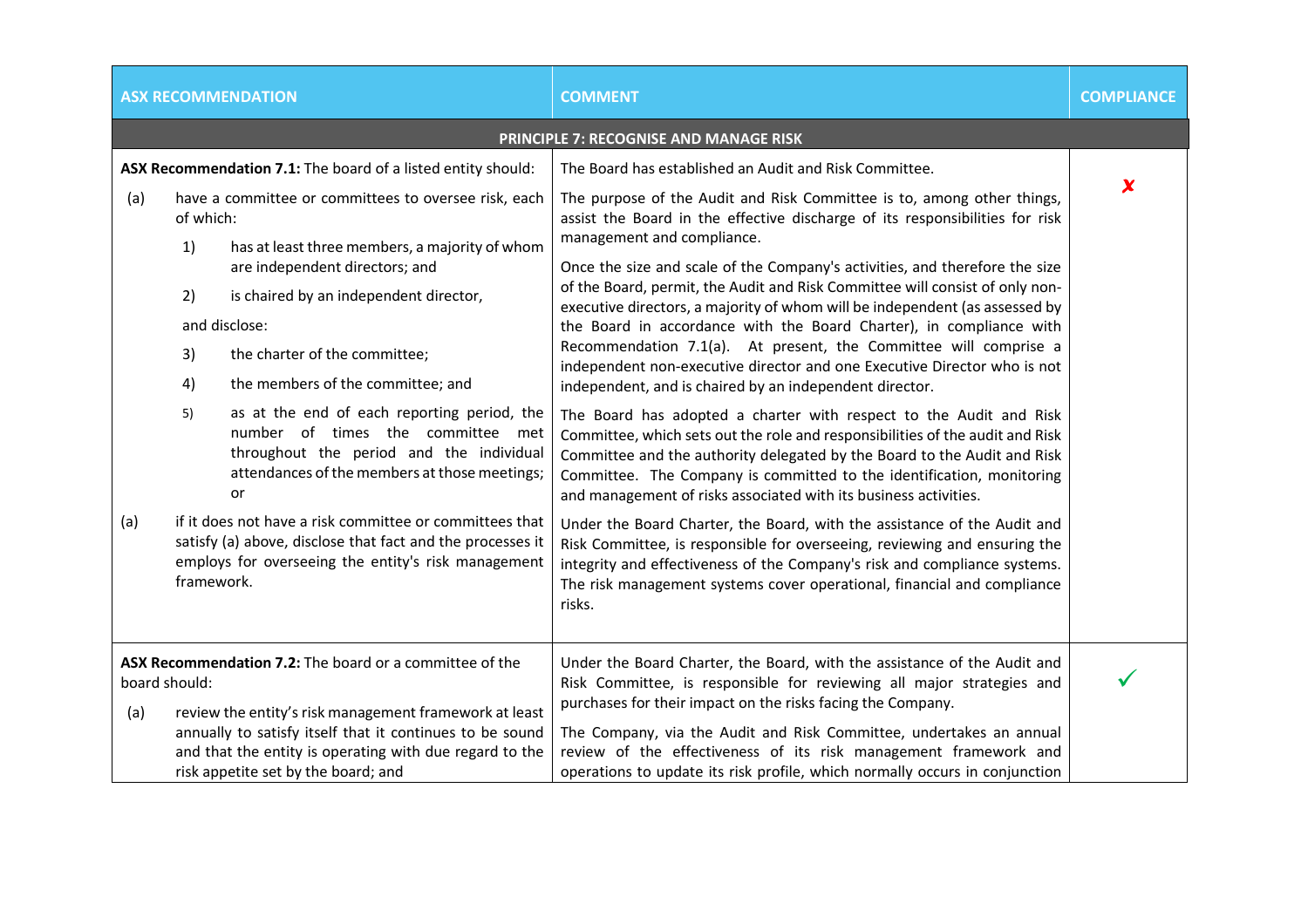|            | <b>ASX RECOMMENDATION</b>                                                                                                                                                                                                                                                                                                                                                              | <b>COMMENT</b>                                                                                                                                                                                                                                                                                                                                                                                                                                                                                                                                                                                                                                                                                                                                                                                                    | <b>COMPLIANCE</b> |
|------------|----------------------------------------------------------------------------------------------------------------------------------------------------------------------------------------------------------------------------------------------------------------------------------------------------------------------------------------------------------------------------------------|-------------------------------------------------------------------------------------------------------------------------------------------------------------------------------------------------------------------------------------------------------------------------------------------------------------------------------------------------------------------------------------------------------------------------------------------------------------------------------------------------------------------------------------------------------------------------------------------------------------------------------------------------------------------------------------------------------------------------------------------------------------------------------------------------------------------|-------------------|
| (b)        | disclose, in relation to each reporting period, whether<br>such a review has taken place.                                                                                                                                                                                                                                                                                              | with the strategic planning process.<br>The Company conducted a review of its risk management framework during<br>the financial year.<br>Copies of the charter of the Audit and Risk Committee are available in the<br>"Corporate Governance" section of S2's website:<br>www.s2resources.com.au.                                                                                                                                                                                                                                                                                                                                                                                                                                                                                                                 |                   |
| (a)<br>(b) | ASX Recommendation 7.3: A listed entity should disclose:<br>if it has an internal audit function, how the function is<br>structured and what role it performs; or<br>if it does not have an internal audit function, that fact<br>and the processes it employs for evaluating and<br>continually improving the effectiveness of its risk<br>management and internal control processes. | The Company does not employ an internal audit function at this time, and<br>the Board considers that this approach is appropriate for a company of S2's<br>size and the nature of its operations. The Board has established an Audit<br>and Risk Committee which will assist the Board in reviewing the Company's<br>requirement for an internal audit function periodically.<br>Under the Board Charter, responsibility for undertaking and assessing risk<br>management and internal control effectiveness is delegated to the Executive<br>Chair and CEO. The Executive Chair and CEO are required to assess risk<br>management and associated internal compliance and control procedures<br>and report to the Board via the Audit and Risk Committee on whether any<br>risks are being managed ineffectively. |                   |
|            | ASX Recommendation 7.4: A listed entity should disclose<br>whether it has any material exposure to economic,<br>environmental and social sustainability risks, and if it does, how<br>it manages or intends to manage those risks                                                                                                                                                      | The Board has identified areas of risks that have the potential to have<br>material adverse impact on the Company's business, including:<br>operational;<br>$\bullet$<br>environmental;<br>$\bullet$<br>insurance;<br>$\bullet$<br>litigation;<br>$\bullet$<br>financial;<br>$\bullet$<br>treasury and finance; and<br>compliance.<br>$\bullet$                                                                                                                                                                                                                                                                                                                                                                                                                                                                   |                   |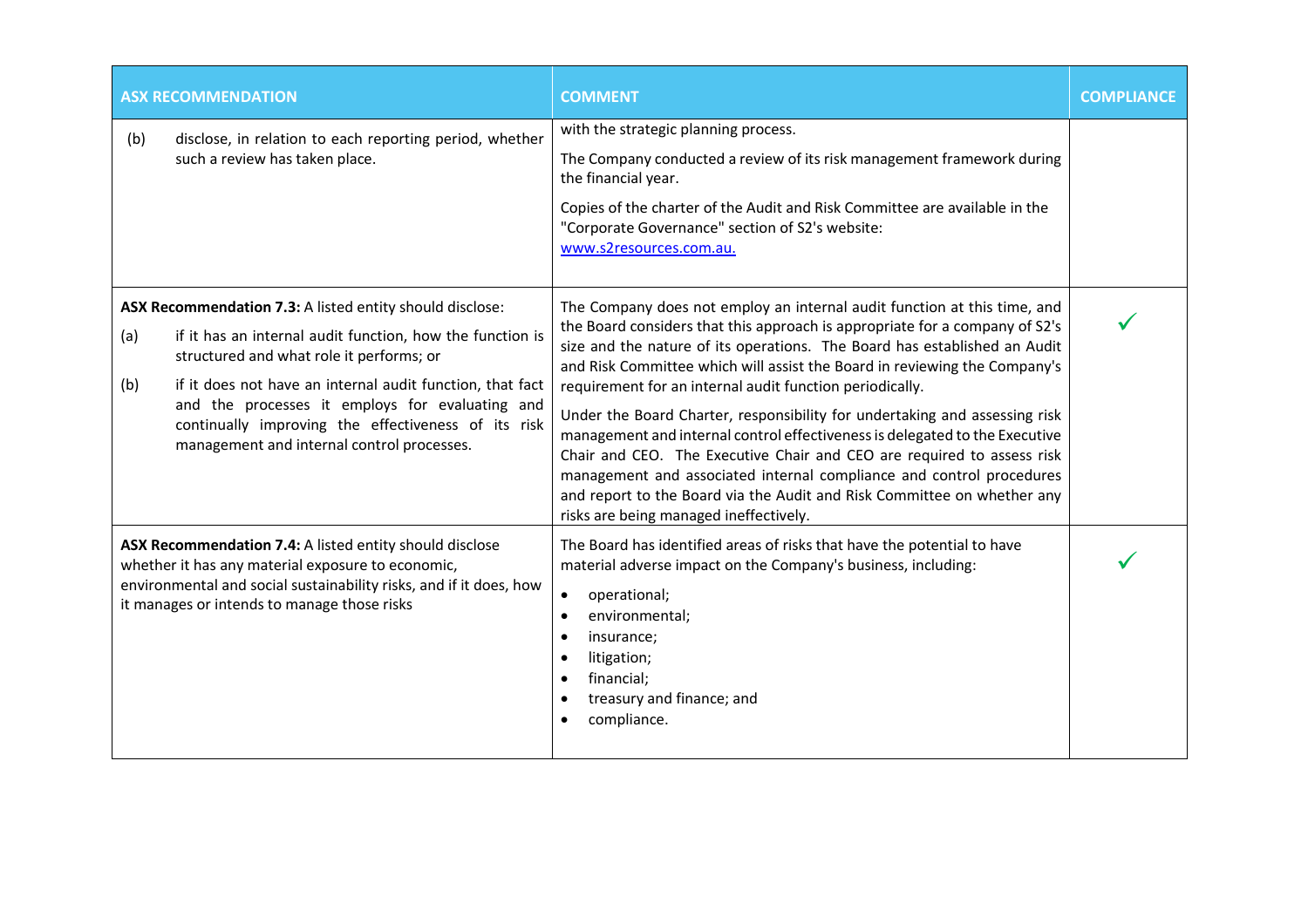| <b>ASX RECOMMENDATION</b> | <b>COMMENT</b>                                      |                                                                                                                                                                                                                                                                                                                                                                                                                  | <b>COMPLIANCE</b> |
|---------------------------|-----------------------------------------------------|------------------------------------------------------------------------------------------------------------------------------------------------------------------------------------------------------------------------------------------------------------------------------------------------------------------------------------------------------------------------------------------------------------------|-------------------|
|                           | <b>Area of Risk</b>                                 | <b>Details</b>                                                                                                                                                                                                                                                                                                                                                                                                   |                   |
|                           | Security of<br>tenure and<br>necessary<br>approvals | There is a risk that the necessary land use approvals<br>(including, in respect of any native title rights and<br>cultural heritage sites) and environmental permits may<br>not be obtained, granted or renewed, or may be<br>obtained, granted or renewed on terms not satisfactory<br>to S2, or may be obtained, granted or renewed but not<br>within the timeframes anticipated by S2.                        |                   |
|                           | Operating<br>history                                | S2 does not currently conduct mining production<br>operations. There can be no assurance that it can bring<br>any of its other future projects into production or<br>operate any such project profitably.                                                                                                                                                                                                        |                   |
|                           |                                                     | While the Company aims to generate working capital<br>through future mining operations, there is no assurance<br>that the Company will be capable of producing positive<br>cash flow on a consistent basis or that any such funds<br>will be available for further exploration and<br>development programs.                                                                                                      |                   |
|                           | Future capital<br>requirements                      | There can also be no assurance that the Company will<br>be able to obtain additional equity financing when<br>required on acceptable terms.                                                                                                                                                                                                                                                                      |                   |
|                           |                                                     | Although the Company believes that additional capital<br>can be obtained, no assurance can be made that<br>appropriate capital or funding, if and when needed, will<br>be available on terms acceptable to S2. If S2 is unable<br>to obtain additional financing as needed, it may be<br>required to reduce, delay or suspend its operations and<br>this could have a material adverse effect on its activities. |                   |
|                           | Reliance on key<br>personnel and<br>employees       | Retaining and recruiting personnel is critical to the<br>Company's success and growth prospects. If S2 cannot<br>retain and attract qualified personnel it could adversely                                                                                                                                                                                                                                       |                   |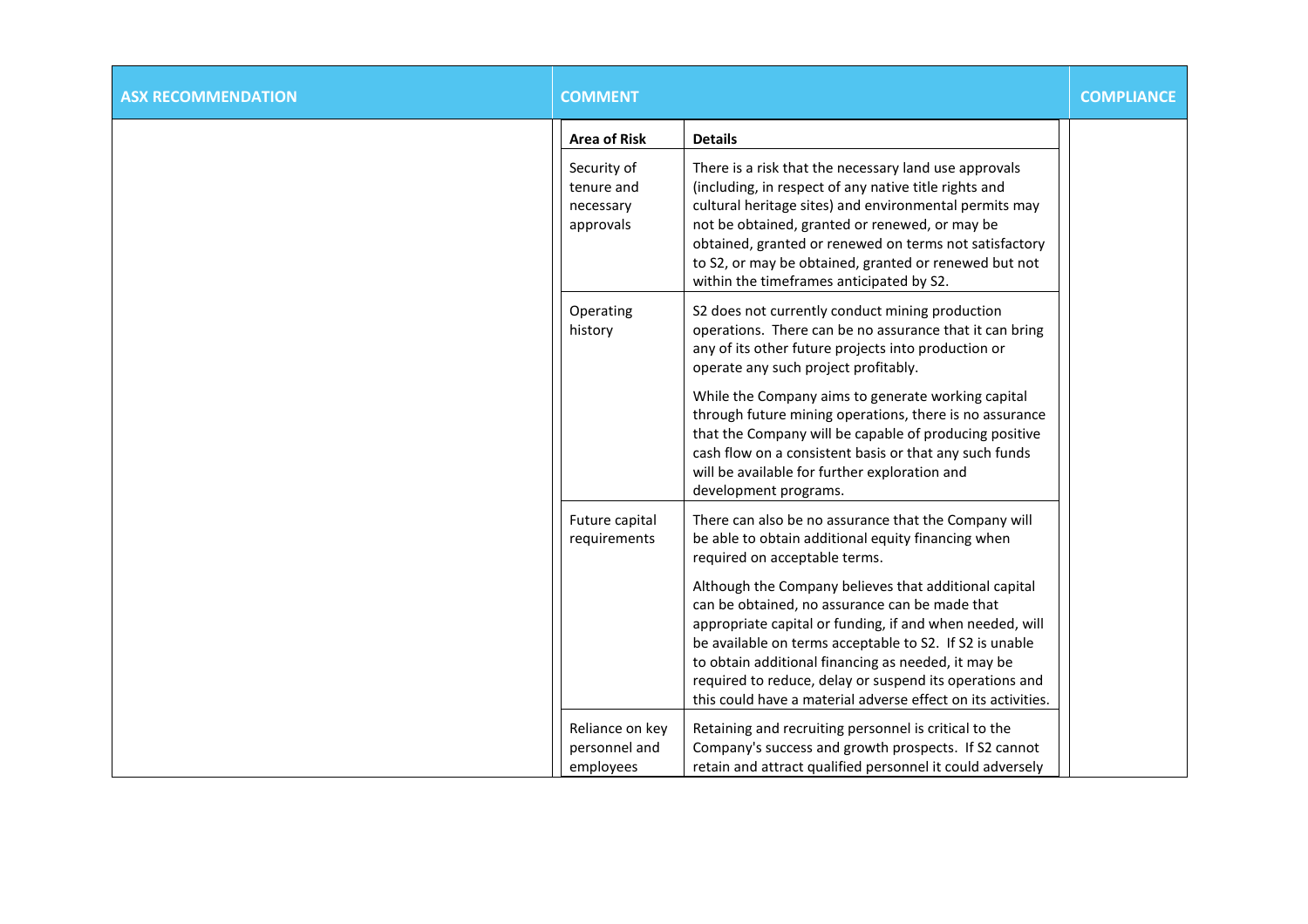| <b>ASX RECOMMENDATION</b>                                                                                                                                                                                                                                                                                                                                                                                                                                                                                                                                                                                                                                                                                                                                                                                                                 | <b>COMMENT</b>                                                                                                                                                                                                                                                                                                                                                                                                                                                                                                                                                                                                                                                                                                                                                                                                                                                                                                                                                                                                                                                                                                                                                                                                                                                                                                                                                  | <b>COMPLIANCE</b>   |
|-------------------------------------------------------------------------------------------------------------------------------------------------------------------------------------------------------------------------------------------------------------------------------------------------------------------------------------------------------------------------------------------------------------------------------------------------------------------------------------------------------------------------------------------------------------------------------------------------------------------------------------------------------------------------------------------------------------------------------------------------------------------------------------------------------------------------------------------|-----------------------------------------------------------------------------------------------------------------------------------------------------------------------------------------------------------------------------------------------------------------------------------------------------------------------------------------------------------------------------------------------------------------------------------------------------------------------------------------------------------------------------------------------------------------------------------------------------------------------------------------------------------------------------------------------------------------------------------------------------------------------------------------------------------------------------------------------------------------------------------------------------------------------------------------------------------------------------------------------------------------------------------------------------------------------------------------------------------------------------------------------------------------------------------------------------------------------------------------------------------------------------------------------------------------------------------------------------------------|---------------------|
|                                                                                                                                                                                                                                                                                                                                                                                                                                                                                                                                                                                                                                                                                                                                                                                                                                           | affect S2's current exploration program and its future<br>growth plans.<br>The Audit and Risk Committee established by the Board is responsible for<br>overseeing and monitoring, by receiving reports from management, the<br>establishment and maintenance, by management, of processes to ensure<br>there is a process to identify and manage any material exposure to<br>economic, environmental and social sustainability risks.                                                                                                                                                                                                                                                                                                                                                                                                                                                                                                                                                                                                                                                                                                                                                                                                                                                                                                                           |                     |
|                                                                                                                                                                                                                                                                                                                                                                                                                                                                                                                                                                                                                                                                                                                                                                                                                                           | <b>PRINCIPLE 8: REMUNERATE FAIRLY AND RESPONSIBLY</b>                                                                                                                                                                                                                                                                                                                                                                                                                                                                                                                                                                                                                                                                                                                                                                                                                                                                                                                                                                                                                                                                                                                                                                                                                                                                                                           |                     |
| ASX Recommendation 8.1: The board of a listed entity should:<br>have a remuneration committee which:<br>(a)<br>1)<br>has at least three members, a majority of whom<br>are independent directors; and<br>is chaired by an independent director,<br>2)<br>and disclose:<br>the charter of the committee;<br>1)<br>2)<br>the members of the committee; and<br>3)<br>as at the end of each reporting period, the<br>number of times the committee met<br>throughout the period and the individual<br>attendances of the members at those meetings;<br>or<br>if it does not have a remuneration committee, disclose<br>(b)<br>that fact and the processes it employs for setting the<br>level and composition of remuneration for directors and<br>senior executives and ensuring that such remuneration<br>is appropriate and not excessive. | The Board has established a Remuneration and Nomination Committee.<br>The purpose of the Remuneration and Nomination committee is to assist the<br>Board by making recommendations in respect of:<br>the composition, performance and effectiveness of the Board; and<br>the Company's remuneration policy.<br>$\bullet$<br>Once the size and scale of the Company's activities, and therefore the size<br>of the Board, permit, the Remuneration and Nomination Committee will<br>consist of only non-executive directors, a majority of whom will be<br>independent (as assessed by the Board in accordance with the Board<br>Charter), in compliance with Recommendation 8.1. At present, the<br>Committee will comprise a independent non-executive director and one<br>Executive Director who is not independent, and is chaired by an independent<br>director.<br>The Board has adopted a charter with respect to the Remuneration and<br>Nomination Committee, which sets out the role and responsibilities of the<br>Remuneration and Nomination Committee and the authority delegated by<br>the Board to the Remuneration and Nomination Committee.<br>Copies of the Board Charter and the Remuneration and Nomination<br>Committee Charter are available in the "Corporate Governance" section of<br>the Company's website at www.s2resources.com.au. | $\boldsymbol{\chi}$ |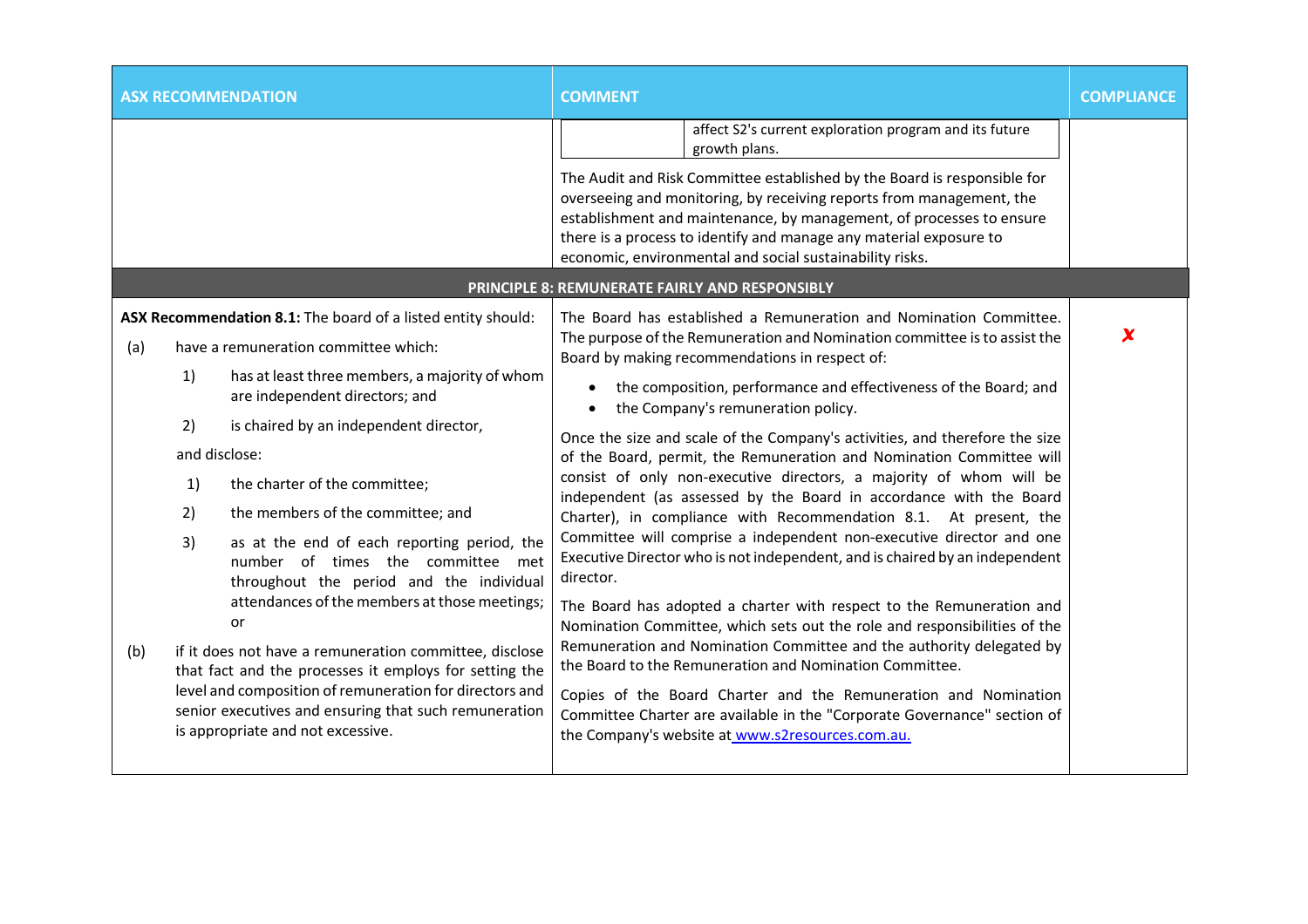| <b>ASX RECOMMENDATION</b>                                                                                                                                                                                                             | <b>COMMENT</b>                                                                                                                                                                                                                                                                                                                                                                                                                                                                                                     | <b>COMPLIANCE</b> |
|---------------------------------------------------------------------------------------------------------------------------------------------------------------------------------------------------------------------------------------|--------------------------------------------------------------------------------------------------------------------------------------------------------------------------------------------------------------------------------------------------------------------------------------------------------------------------------------------------------------------------------------------------------------------------------------------------------------------------------------------------------------------|-------------------|
| ASX Recommendation 8.2: A listed entity should separately<br>disclose its policies and practices regarding the remuneration of<br>non-executive directors and the remuneration of executive<br>directors and other senior executives. | The objective of the Group's non-executive and executive reward<br>framework is to ensure reward for performance is competitive and<br>appropriate for the results delivered. The framework is designed to align<br>executive reward with achievement of strategic objectives and the creation<br>of value for shareholders, and conforms to market best practice for delivery<br>of reward. The Board ensures that executive reward satisfies the following<br>key criteria for good reward governance practices: |                   |
|                                                                                                                                                                                                                                       | (i)<br>competitiveness and reasonableness;                                                                                                                                                                                                                                                                                                                                                                                                                                                                         |                   |
|                                                                                                                                                                                                                                       | aligns shareholders and executive interests;<br>(ii)                                                                                                                                                                                                                                                                                                                                                                                                                                                               |                   |
|                                                                                                                                                                                                                                       | performance based and aligned to the successful achievement of<br>(iii)<br>strategic and tactical business objectives; and                                                                                                                                                                                                                                                                                                                                                                                         |                   |
|                                                                                                                                                                                                                                       | (iv)<br>transparency.                                                                                                                                                                                                                                                                                                                                                                                                                                                                                              |                   |
|                                                                                                                                                                                                                                       | Mr. Jeff Dowling is paid a fixed annual cash fee for his services to the<br>Company as Non-Executive Director.                                                                                                                                                                                                                                                                                                                                                                                                     |                   |
|                                                                                                                                                                                                                                       | Executives of the Company (being Executive Directors and other senior<br>executives) typically receive remuneration comprising an appropriate<br>balance of:                                                                                                                                                                                                                                                                                                                                                       |                   |
|                                                                                                                                                                                                                                       | fixed remuneration (including a base salary component and other fixed<br>$\bullet$<br>benefits based on the terms of their employment agreements with the<br>Company); and                                                                                                                                                                                                                                                                                                                                         |                   |
|                                                                                                                                                                                                                                       | performance-based remuneration (such as the ability to participate in<br>the Company's long-term incentive plan).                                                                                                                                                                                                                                                                                                                                                                                                  |                   |
|                                                                                                                                                                                                                                       | In addition to cash based remuneration, to preserve the Company's cash,<br>to align with market practices of peer companies and to provide a<br>competitive total remuneration package, the Board introduced a long-term<br>incentive ("LTI") plan to motivate and reward executives and non-executive<br>directors. The LTI is provided as options over ordinary shares of the<br>Company under the rules of the Employee Share Option Plan and the                                                               |                   |